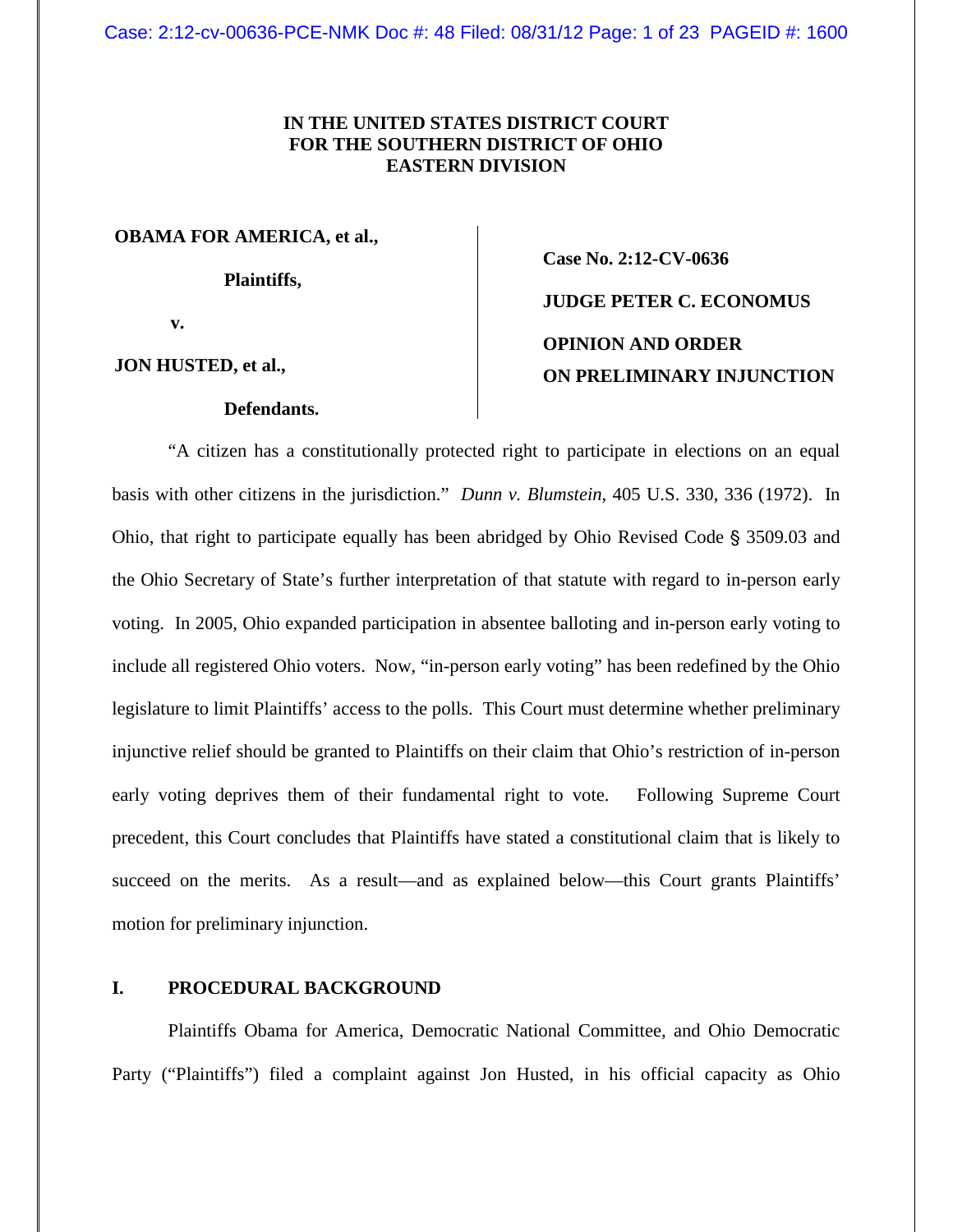Secretary of State, and Mike DeWine, in his official capacity as Ohio Attorney General ("the State" or "Defendants"). (Doc. #1.) In their complaint, Plaintiffs allege that implementation of a 6 p.m. Friday deadline for in-person early voting codified in Ohio Revised Code ("ORC") § 3509.03 unconstitutionally infringes on the fundamental right to vote.<sup>1</sup> In addition, Plaintiffs allege that conflicting and different deadlines for in-person early voting violate the Equal Protection clause of the United States Constitution.

The Ohio Revised Code, as interpreted by Defendant Secretary of State Husted, provides for two different deadlines for in-person early voting: one for "UOCAVA" voters—voters who fall within the stated definition under the Uniformed and Overseas Citizens Absentee Voter Act 2 —and another deadline for non-UOCAVA voters, *i.e.,* all other voters. Plaintiffs filed a Motion for Preliminary Injunction, seeking to prohibit the State from enforcing the 6 p.m. Friday deadline and to restore in-person early voting to all Ohio voters through the Monday before Election Day. (Doc. # 2.) Plaintiffs filed an Affidavit in Support of their motion, with exhibits. (Doc. # 3.)

 $\overline{a}$ 

<sup>&</sup>lt;sup>1</sup> For the purposes of this Opinion, the Court uses "in-person early voting" to refer to the period of time when a registered Ohio voter may cast his or her ballot in person at a local elections board or other designated site. In addition, the Court uses "Election Day" to refer to November 6, 2012; "Friday" to denote the Friday before Election Day; "the weekend" to refer to the Saturday and Sunday before Election Day; and "Monday" to refer to the Monday before Election Day.

 $2$  In 2009, Congress passed the Military and Overseas Voter Empowerment Act ("MOVE Act"), which amended the Uniformed and Overseas Citizens Absentee Voting Act of 1986 ("UOCAVA"), 42 U.S.C. § 1973ff, *et seq.* Pub.L. No. 111-84  $\frac{85}{11}$  577 to 582, 583(a), 584 to 587, 123 Stat. 2190 (2009). UOCAVA, as amended by the MOVE Act, required the states to implement particular reforms prior to the November 2010 general elections to prevent the disenfranchisement of absent uniformed services and overseas voters. Ohio's statutes with regard to UOCAVA voters can be found in Ohio Revised Code Chapter 3511.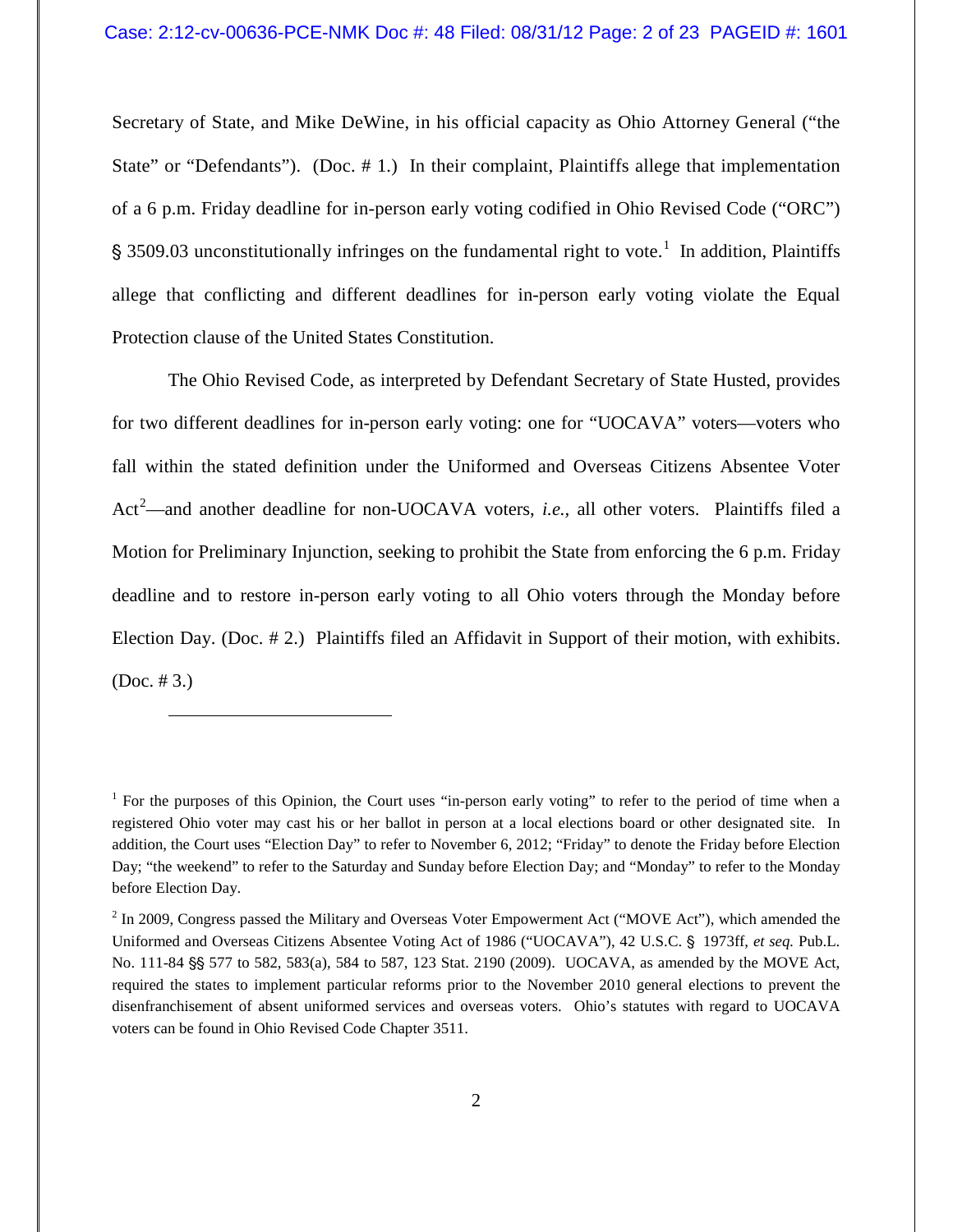Pursuant to a briefing schedule ordered by this Court, the State and Defendant/Intervenors<sup>3</sup> filed memoranda in opposition (docs. #9 and 10). Plaintiffs filed a reply in support of their motion. (Doc. # 20.) Two groups filed motions for leave to file amicus briefs, and those motions were granted and the amicus briefs were deemed filed *instanter*. (Amicus brief of American Center for Law and Justice, doc. # 19; amicus brief of County of Cuyahoga, Ohio, doc. # 38.)

On August 15, 2012, this Court held a hearing on Plaintiffs' motion for preliminary injunction. The parties filed numerous exhibits: Plaintiffs' Exhibits (docs.  $\#$  34, 34-1 – 34-42); Defendants' Exhibits, which include exhibits of both the State and Defendant/Intervenors (docs. # 35, 35-1 – 35-12). In addition, after the hearing, the State Defendants filed a Notice of Secretary of State Directive 2012-35. (Docs. #40 and 40-1.) In response to that notice, Plaintiffs filed a Supplemental Memorandum, with exhibits (docs.  $# 42$ ,  $42-1 - 42-5$ ), to which the State Defendants filed a response (doc. # 44). Thereafter, Plaintiffs filed a Notice of Further Developments, with exhibits. (Doc.  $\# 46, 46-1 - 46-2$ .)

# **II. LEGISLATIVE BACKGROUND**

 $\overline{a}$ 

## **A.** *In-Person Early Voting Rights*

Arguably as a response to the problems attendant to the 2004 general election,<sup>4</sup> the Ohio

<sup>&</sup>lt;sup>3</sup> On August 1, 2012, Defendant/Intervenors Military Groups filed a Motion to Intervene. (Doc. #8.) This Court granted the motion in an Order dated August 6, 2012. (Doc. # 12.)

<sup>4</sup> *See, e.g., League of Women Voters v. Brunner*, 548 F.3d 463 (6th Cir. 2008) and descriptions therein.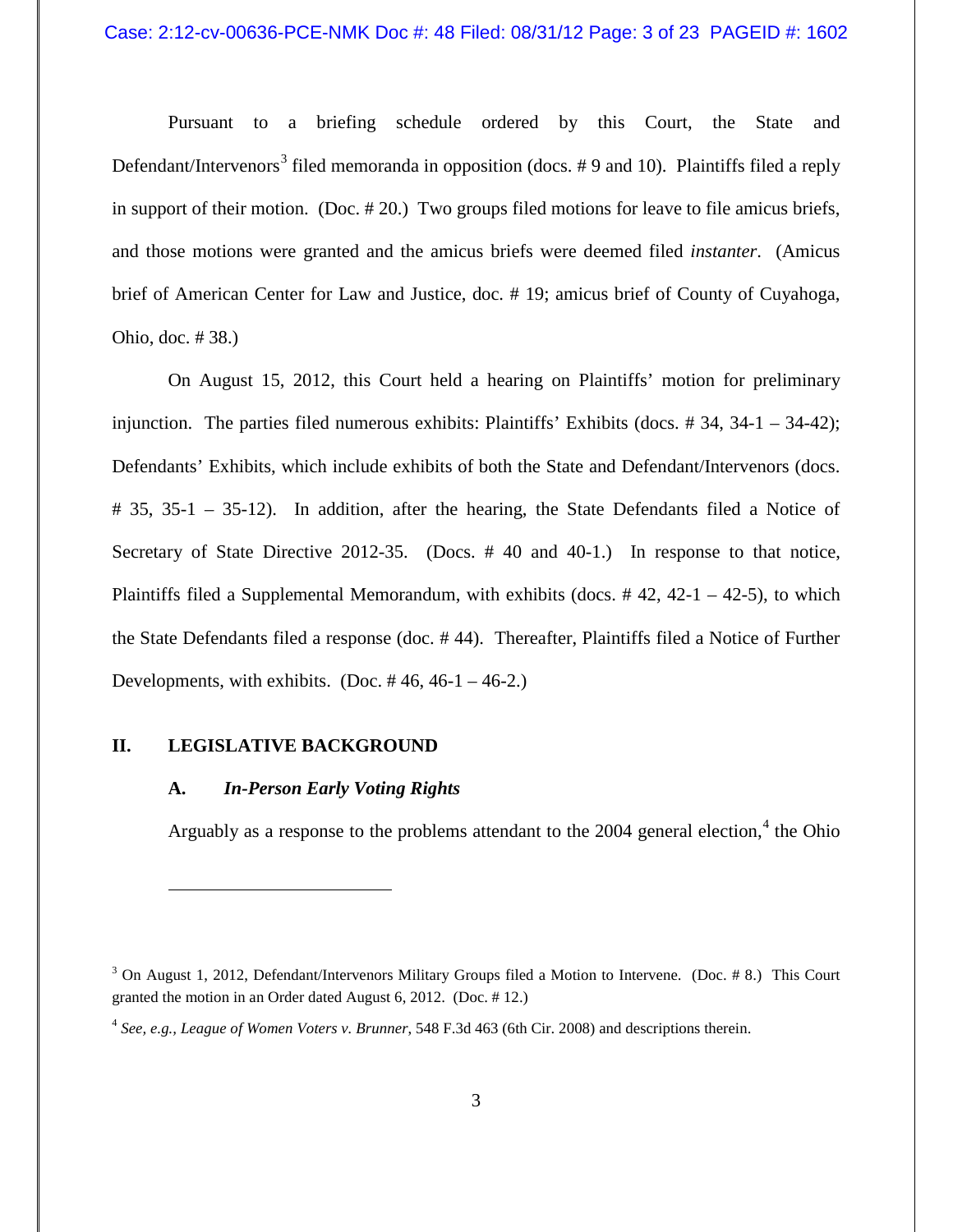General Assembly established no-fault absentee voting, eliminating the qualifications voters had been required to meet under the former law. (HB 234, 126th Leg. (Oh. 2005) (amending Ohio Rev. Code §§ 3509.02(A) and (C), 3509.03, and 3509.04(B)).) In doing so, the State expanded to all Ohio voters the right to vote absentee and the right to cast that vote in person at the voter's county's board of elections (or other designated site) through the day before Election Day.<sup>5</sup>

# **B.** *Legislative Ambiguity*

 $\overline{a}$ 

On June 29, 2011, the Ohio General Assembly passed Amended Substitute House Bill Number 194 ("HB 194"). Governor John Kasich signed the bill on July 1, 2011. By passing HB 194, the Ohio General Assembly sought to eliminate the last three days of early in-person voting for *all* voters, but instead it created two deadlines: Friday at 6 p.m. *and* end of business Monday.<sup>6</sup> On July 13, 2011, the 129th Ohio General Assembly passed Amended Substitute

 $5$  *See* H.B. 194, 129th Leg. (Oh. 2011) ("HB 194") at  $\frac{1}{9}$  3509.01 (setting no deadline prior to HB 194 amendments), ' 3509.03 (setting a deadline of Monday), ' 3511.02 (setting a deadline of Monday), and ' 3511.10 (prior to HB 194 amendments, setting a deadline of Monday for *early* in-person voting.) The Ohio Revised Code provisions regarding early voting are not a model of legislative clarity. The provisions' language is disorganized and generally confusing, containing numerous deadlines that are not clearly identified.

<sup>&</sup>lt;sup>6</sup> For non-UOCAVA voters, HB 194 amended § 3509.01 to provide that, "[f]or all voters who are applying to vote absent voter's ballots in person, ballots . . . shall continue to be available for use through six p.m. on the last Friday before the day of the election." (HB 194, Sec. 3509.01(B)(3).) However, HB 194 did not change the language in § 3509.03, which set the end time for in-person early voting at close of business the day before an election. (HB 194, Sec. 3509.03.) The deadline for in-person early voting was inconsistent: Friday at 6 p.m. *and* close of business on Monday. In addition, HB 194 amended § 3511.10 to make the deadline for in-person early voting deadline for UOCAVA voters consistent with the deadline for non-UOCAVA voters, changing the deadline from the close of the polls on Election Day to "during the time that absent voter's ballots may be cast in person." (HB 194, Sec. 3511.10.) However, HB 194 *did not* amend § 3511.02, which permitted in-person early voting by UOCAVA voters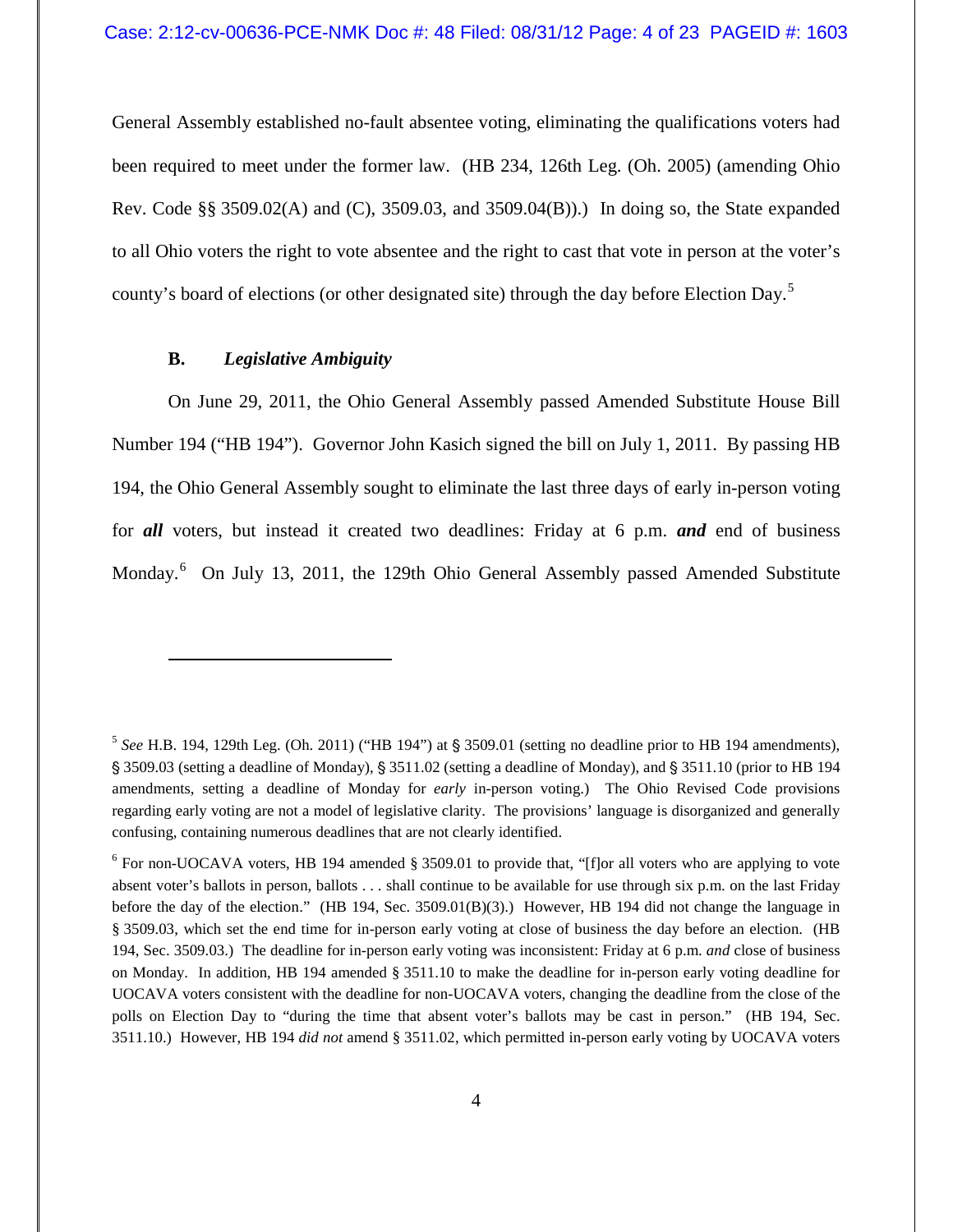House Bill Number 224 ("HB 224"). The bill was signed on July 27, 2011 but did not become effective until October 27, 2011. HB 224 amended both §§ 3509.03 and 3511.02 to end early voting for *all* Ohio voters at Friday at 6 p.m. Before HB 224 went into effect, on September 29, 2011, a referendum petition was filed, the immediate effect of which was to put on hold HB 194's amendments. (*See* McTigue Aff. Ex. 5.) With HB 194 on hold, HB 224 served to continue the legislative confusion with conflicting and unclear deadlines.<sup>7</sup>

Defendant Secretary of State addressed the issue of inconsistent in-person early voting deadlines in the Secretary of State Advisory 2011-07, dated October 14, 2011. (McTigue Aff., Exh. 8.) That advisory directed all Ohio elections boards to limit in-person early voting for non-UOCAVA voters to 6 p.m. the Friday before Election Day but to extend the deadline to UOCAVA voters through the Monday before Election Day.

On May 8, 2012, the 129th Ohio General Assembly passed Substitute Senate Bill Number 295 ("SB 295"). SB 295 was signed on May 15, 2012 and became effective on August 15, 2012. Although SB 295 repealed HB 194, it did not repeal the changes made by HB 224. It therefore enacted into law the post-referendum status of the in-person early voting deadlines. Specifically, non-UOCAVA voters may vote early in-person until 6 p.m. on Friday pursuant to

 $\overline{a}$ 

until the close of regular business hours on the day before the election. Again, this resulted in two deadlines for inperson early voting: Friday at 6 p.m. *and* close of business on Monday.

<sup>&</sup>lt;sup>7</sup> Pursuant to ORC § 3509.03, the deadline for non-UOCAVA voters is 6 p.m. Friday. UOCAVA voters have two deadlines, 6 p.m. Friday and end of business on the Monday before Election Day, pursuant to ORC §§ 3511.02, as amended by HB 224, and 3511.10, as that section provided prior to HB 194, respectively.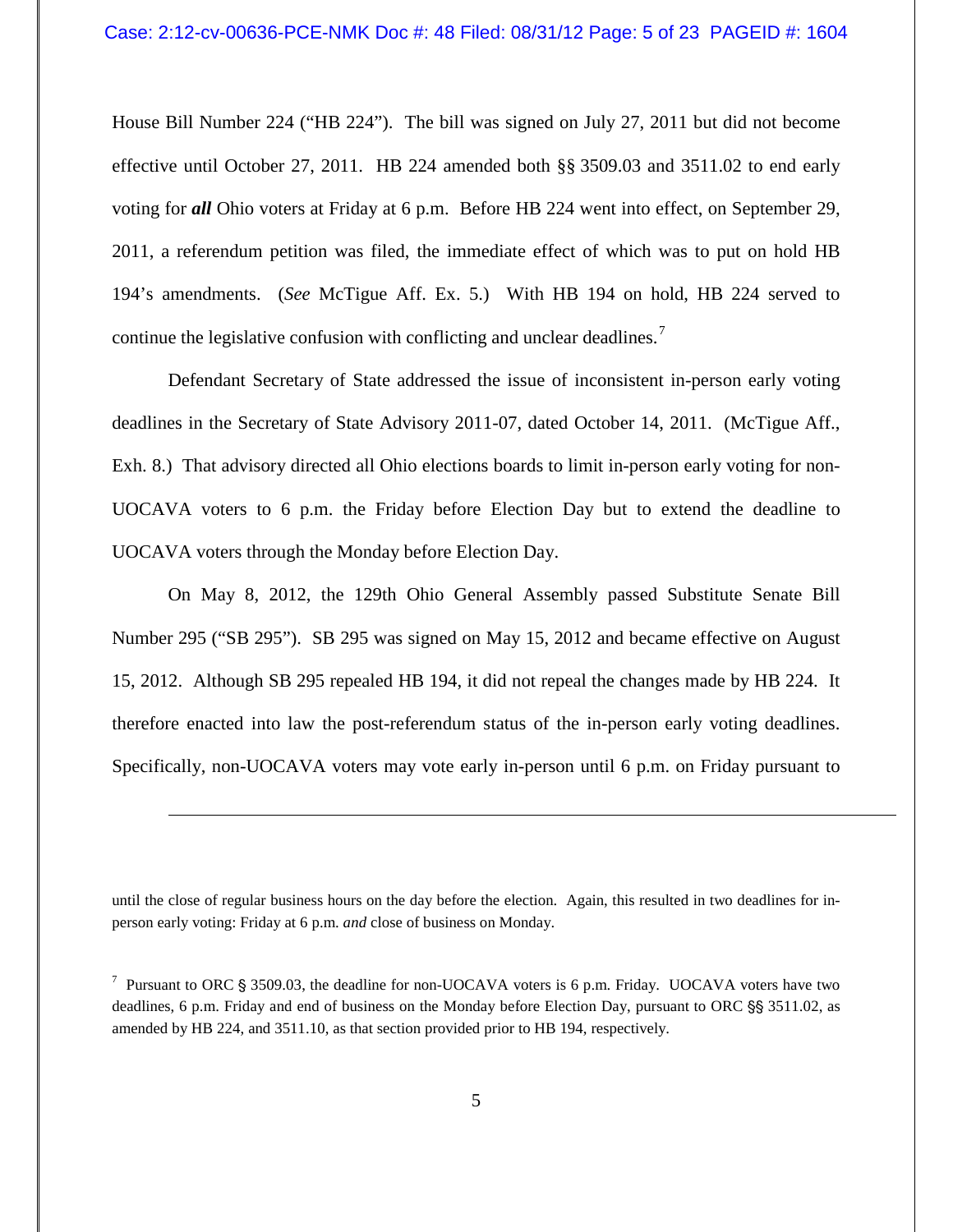§ 3509.03, while § 3509.01 contains no deadline. Notwithstanding any attempts at consistency,

UOCAVA voters are again left with two deadlines: Friday at 6 p.m., pursuant to § 3511.02, and

the close of business on Monday, pursuant to § 3511.10.

 $\overline{a}$ 

On June 22, 2012, the Secretary of State issued Directive 2012-24. (Defs. Exh. 2.) In this one, he stated as follows:

> In order to ensure uniformity across counties and reduce lines at polling places for the November 6, 2012 General Election, the Secretary of State's Office will mail absentee ballot applications, by non-forwardable mail, to 1) every registered voter in Ohio in "active" status [footnote omitted], and 2) every registered voter in Ohio who voted in the 2008 presidential election as reflected in the Statewide Voter Registration Database, regardless of voter status as described herein.

On Wednesday, August 15, 2012, Defendant Secretary of State issued another directive

that sets uniform "regular business hours" for all Ohio elections boards, beginning October 2, 2012 through November 2, 2012. (Directive 2012-35, filed by Defendants, doc. # 40-1.) The directive eliminates weekend hours. Henceforth, all Ohio elections boards will be open between Monday and Friday, from 8:00 am through 5:00 pm until the last two weeks prior to Election Day, when the hours extend to 7 p.m.<sup>8</sup> Defendant Secretary of State stated, in the directive, as follows:

> [A]fter talking with election officials across the state, I have decided **to level the playing field** on voting days and hours during the absentee period in order to ensure that the Presidential Election in Ohio will be **uniform, accessible for all, fair, and secure.**

<sup>&</sup>lt;sup>8</sup> All Boards of Elections are closed on Monday, October 8, 2012 in observance of a state holiday. The next day, Tuesday, October 9, 2012, Boards of Elections are to be open from 8 a.m. to 9 p.m. (Directive, doc. # 40-1, page 2.)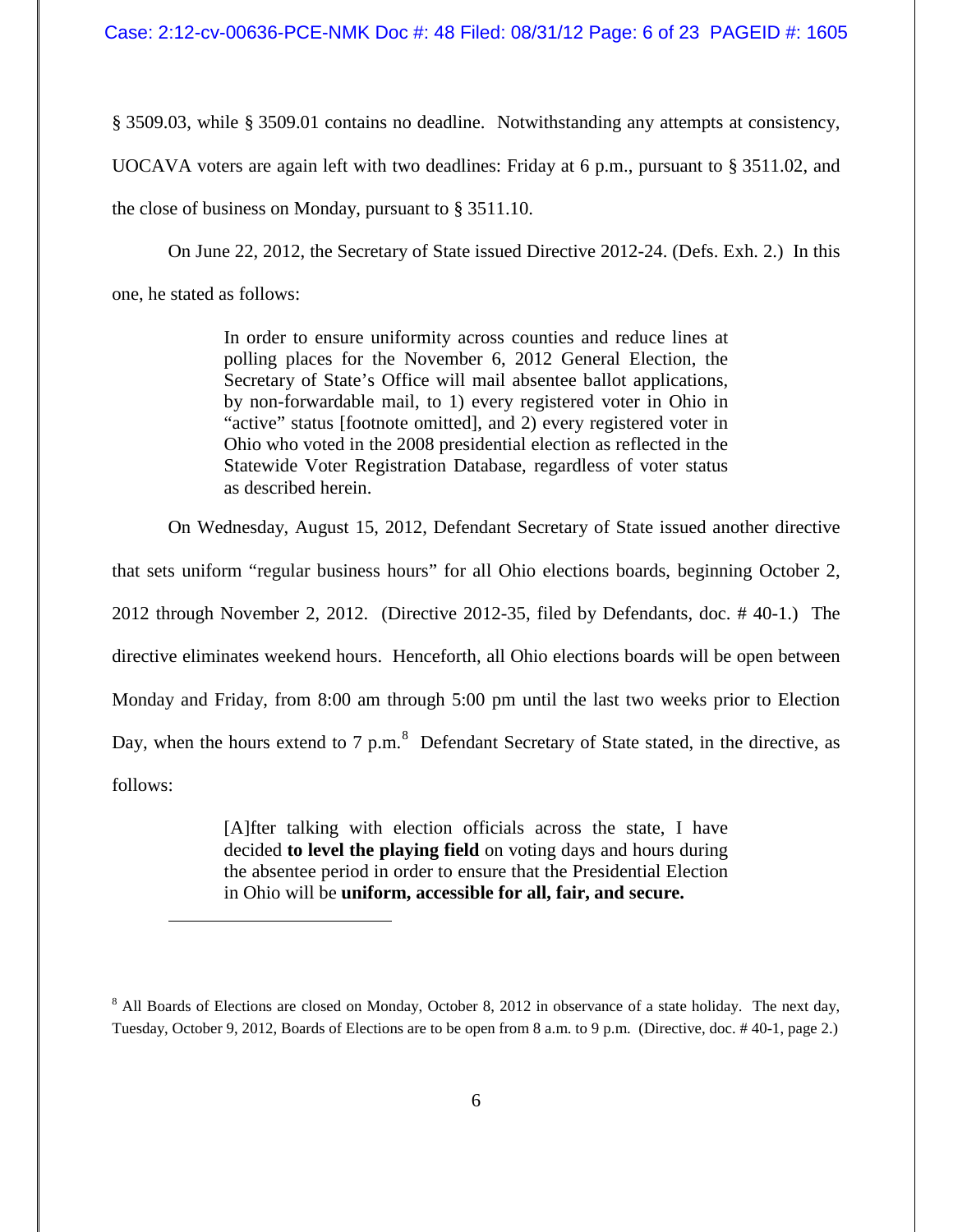(Doc. # 40-1, page 2, emphasis added.)

For non-UOCAVA voters, weekend in-person early voting no longer exists. To participate in in-person early voting, an Ohio voter must cast his or her vote during the traditional work week, during typical working hours—except for the last two weeks prior to Election Day, when elections boards are open until 7 p.m. weekdays, until Friday, November 2, 2012 at 6 p.m.

The lack of weekend voting hours affects UOCAVA voters, as well, as the Secretary forbids any county elections board to be open on the weekends between October 2 and November 2. According to Defendants, this Directive does not instruct elections boards to be open the weekend prior to Election Day, instead leaving UOCAVA voters' access to in-person early voting to the discretion of each county elections board. (Defs. Response, page 1.)

## **III. THE PARTIES' ARGUMENTS**

#### **A.** *Plaintiffs*

The gravamen of Plaintiffs' complaint is that all Ohio voters should be able to vote during the three days prior to Election Day—as they have since 2005—and that the State's restriction of in-person early voting is an unconstitutional violation of the Equal Protection Clause of the United States Constitution. (*See* Complaint and Motion for Preliminary Injunction.) Plaintiffs seek a court order preventing the State from enforcing a Friday 6 p.m. deadline and restoring early inperson voting rights to all registered Ohio voters. (Complaint,  $\P$  1.)

Plaintiffs assert that "tens of thousands of Ohio voters" will seek to exercise their right "to cast their votes in the three days prior to Election Day—a critical right that was granted to all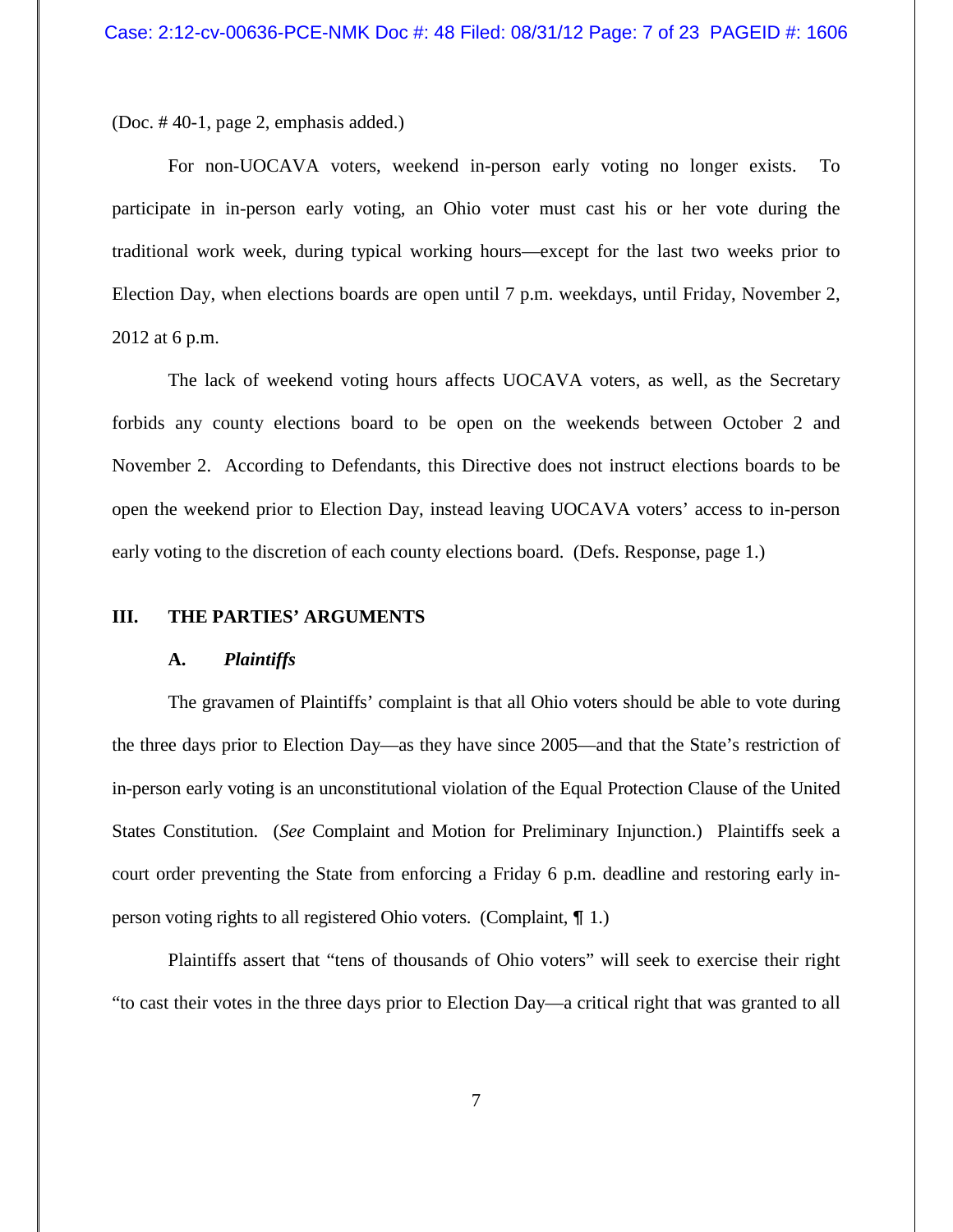qualified Ohio voters in 2005, used by an estimated 93,000 Ohio voters in the 2008 presidential election, and inequitably taken away from most, but not all, Ohio voters without justification in the last year." (Motion for Prelim. Inj., page 1.) In support, Plaintiffs submit four statistical studies. One study asserts that 17.8% of 2010 Ohio early voters cast those votes in person at local boards of elections. ("A Study of Early Voting in Ohio Elections," The Ray C. Bliss Institute of Applied Politics at the University of Akron, doc. #34-31 at pages  $1 - 2$ .) The study also notes that "early voters were more likely than election-day voters to be women, older, and of lower income and education attainment." (*Id.* at page 1.) "[E]arly voters appear to have favored Democratic candidates in 2010 and 2006, while election-day voters favored Republican candidates." (*Id.* at pages 1-2.) From the 2006 and 2008 elections, early voting in Ohio increased from 639,416 voters to 1,717,256 voters, representing an increase to 20% of registered voters and 30.2% of the vote cast. (*Id.* at pages 2-3.) In 2010, a survey of early voters indicated that at least 29% cast their vote in the seven days before Election Day. (*Id.* at page 5.) Significantly, the study indicated that early voters "tend to have lower income than election-day voters" with the difference "most noticeable among people with annual incomes of less than \$35,000." *(Id. at page 15.)* The study does point out that both early and election-day voting groups have approximately the same number of people in the highest income category. (*Id.*)

In another study, a voter advocacy group reviewed data from the 2008 General Election and, extrapolating information collected in seven Ohio counties, concluded that over 100,000 voters would vote in person during the last three days before Election Day. (Update, Northeast Ohio Voter Advocates, doc. # 34-32, page 2; *see also* "Effects of HB194 and SB148 on Absentee Voting. Part 1. Expected Crowding of In-Person Absentee Voting in 2012," Northeast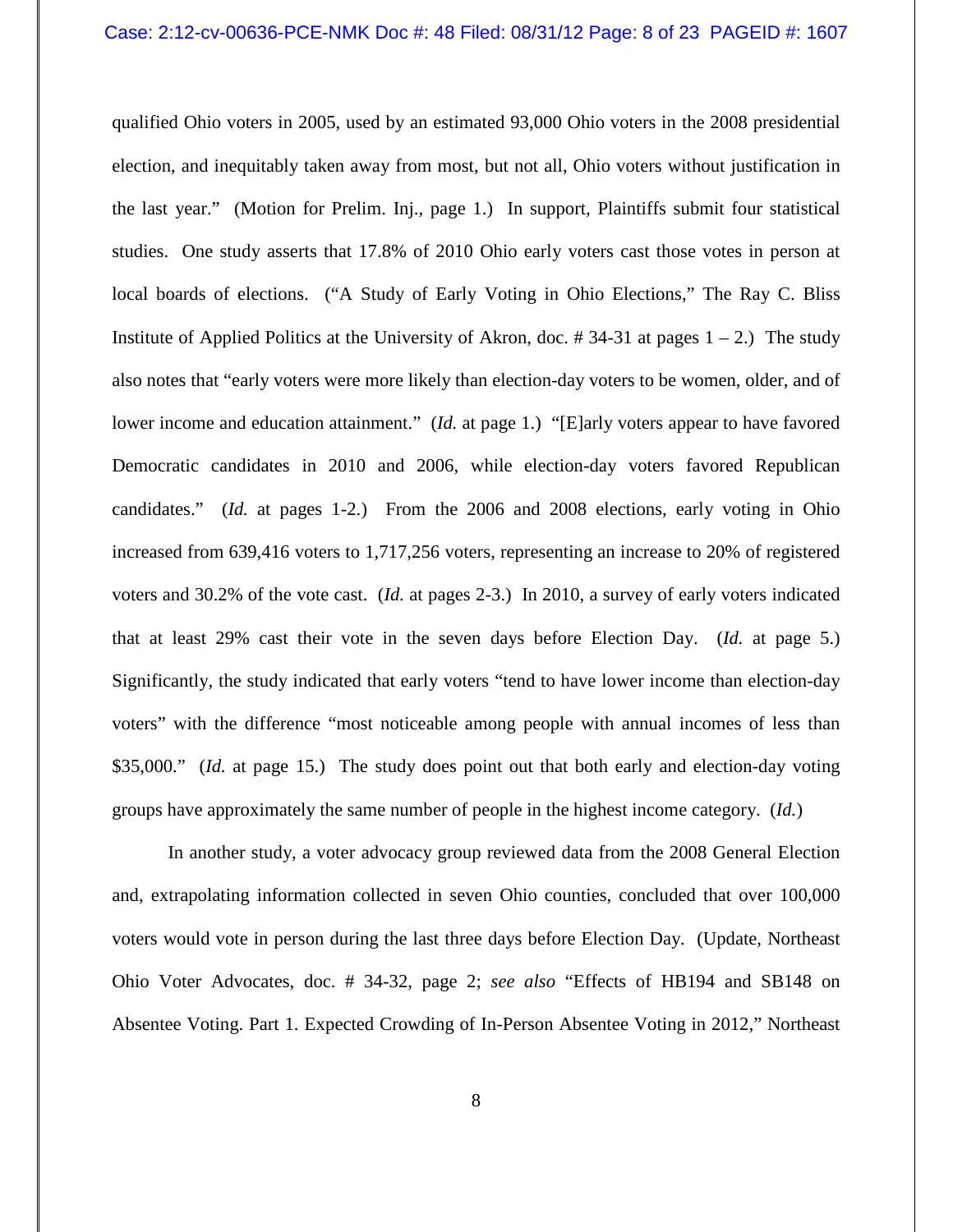Ohio Voter Advocates, doc. # 34-33, page 2, concluding that "a short absentee voting period with uniform hours for all counties would cause non-uniform crowding and most likely, a nonuniform loss of vote in different counties.")

The Northeast Ohio Voter Advocates also produced a study based on data from the Cuyahoga County, Ohio Board of Elections and the 2010 census. ("Racial and ethnic proportions of early in-person voters in Cuyahoga County, General Election 2008, and implications for 2012," doc. # 34-35.) That study indicates that the new restrictions on in-person early voting disproportionately impacts African American voters in Cuyahoga County.

Finally, the Franklin County Board of Elections prepared a report "to identify when EIP [Early In-Person] voting was most utilized, to identify spatial patterns/trends of EIP voters, and to study the racial and ethnic make-up of EIP voters," based on a file of all 2008 in-person early voters in Franklin County and 2010 Census data. ("2008 Early In-Person Voting," doc. # 34-34.) The report concluded that in-person early voting accounted for 9% of all ballots cast in 2008, representing 51,785 voters. (*Id.* at page 3.) Other statistical data indicated that a disproportionately higher number of African Americans voted early and that 82% of all early inperson votes were cast "during either afterhours on weekdays, on weekends, or the Monday before the election[.]" (*Id.*) In addition, the study showed that 67% of weekday early in-person voting took place after 5 p.m. (*Id.*)

Defendants do not submit any countervailing statistical information, other than an article from "PSOnline" written by three authors from Reed College in Oregon. (Defs.' Exh. 11.) That article provides a general, national overview of early-voting election reforms, but that overview is based primarily on information obtained no later than 2005, and it does not offer any specific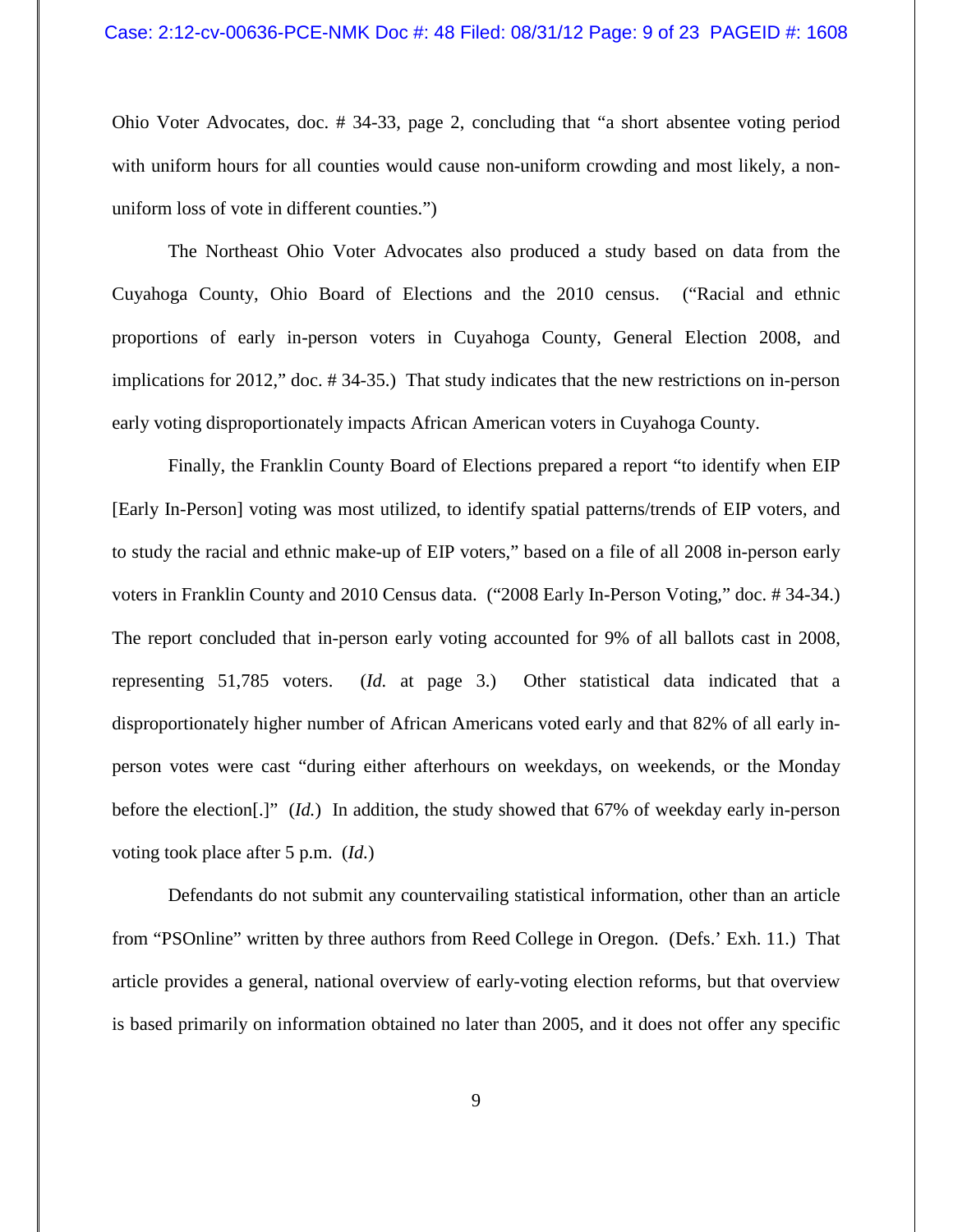statistics related to Ohio.

Prior to the legislative flurry and the Secretary of State's interpretation of same, Ohio voters had the right to vote during the 35 days leading up to Election Day, weekends inclusive. Now, except for voters serving in the military or located overseas, voters may cast their votes only during limited weekday working hours and, then, only until 6 p.m. on Friday. Plaintiffs argue that the burden is substantial, disproportionately affects minority and working class voters, and is the result of arbitrary treatment by the State.

## **B.** *Defendants*

Defendants' counter-argument is that the burdens on Ohio boards of election call for restricted hours for in-person early voting, including the weekend prior to Election Day, with the exception of UOCAVA voters whose special treatment is both necessary and commendable. In support, Defendants offer the declaration of the Deputy Assistant Secretary of State, Matthew Damschroder (Defs.' Exh. 8, doc. # 35-9) and the declarations of two career military officers, Colonel Duncan D. Aukland and Captain Robert H. Carey, Jr. (Defs.' Exhs. 7 and 9, respectively). Defendants list the various duties imposed on elections boards and poll workers, from displaying a precinct map and collecting supplies to preparing the official list of registered voters which contain "notations of those voters who have already requested an absentee ballot by mail or in person in order to prevent an absentee voter from also casting a regular ballot on Election Day" pursuant to ORC  $\S 3509.06(D)$ . (Mem. Contra, pages 17 – 18.) Defendants assert that permitting all Ohio voters to vote in person the three days prior to Election Day will interfere with elections boards' collective ability to prepare. (*Id.* at 18.)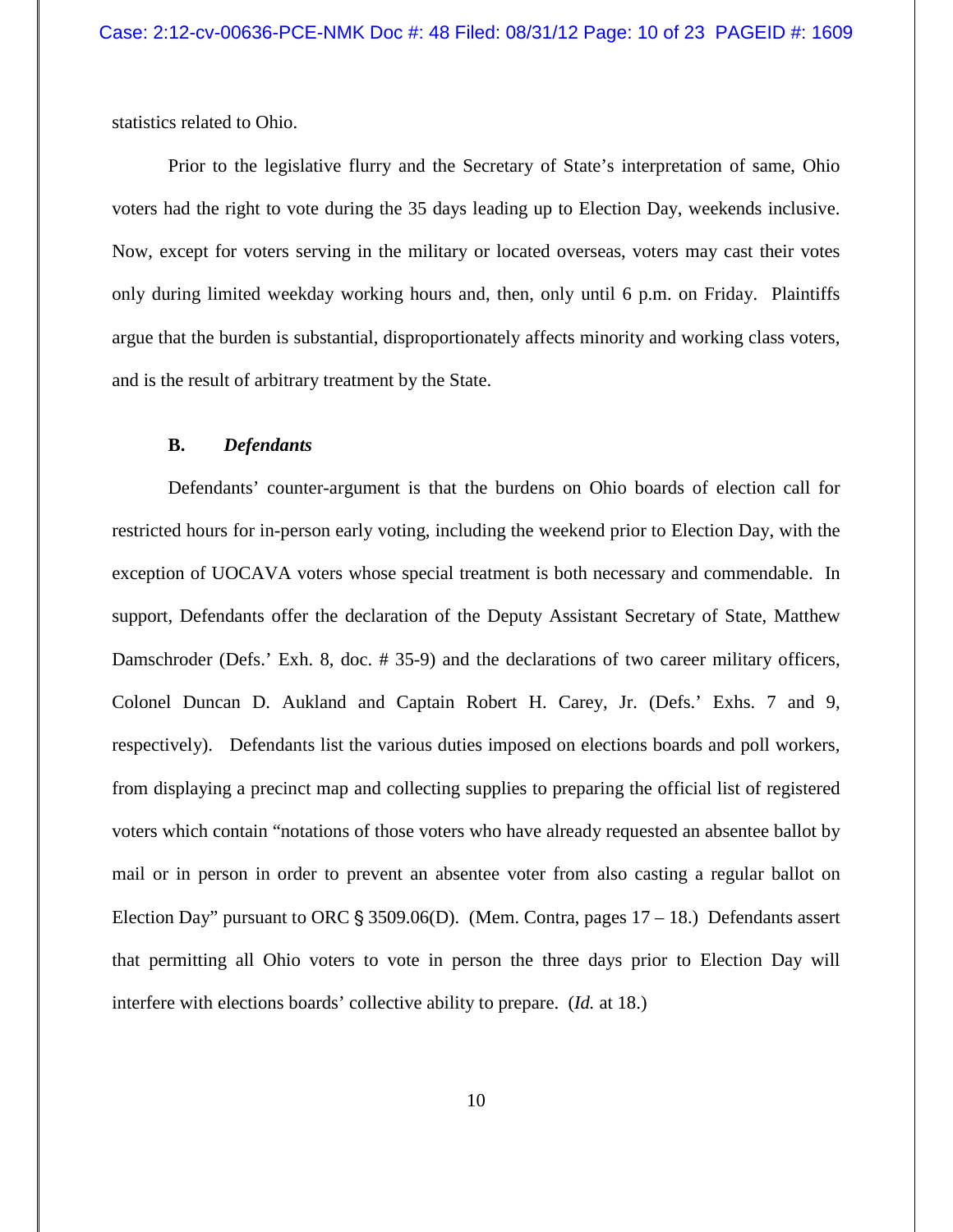Case: 2:12-cv-00636-PCE-NMK Doc #: 48 Filed: 08/31/12 Page: 11 of 23 PAGEID #: 1610

The military officers describe the particular difficulties faced by military voters who may

need access to voting the last three days prior to Election Day due to unexpected deployment.

Defendants point out that without those last three days, a suddenly deployed serviceperson may

not be able to vote at all:

The Ohio General Assembly recognizes the nature of deployment, which can happen abruptly and unexpectedly. For instance, members of the National Guard can be called up to active duty in order to respond to disasters, whether manmade or natural. These call-ups can occur at a moment's time without any warning. . . .

Ohio's laws, allowing UOCAVA voters the ability to cast an absentee ballot **after the time during which non-military and domestic voters may do so has closed**, rationally recognizes the unique circumstance that military voters may face. The General Assembly has provided a statutory scheme that accommodates that possibility.

(Defs.' Mem. Contra, pages 13 – 14, emphasis added.) However, although the State Defendants argue strenuously in favor of UOCAVA voting during those last three days, they do not reconcile that fervor with the reality that Defendant Secretary of State failed to preserve the right of UOCAVA voters to vote that weekend—or any weekend—as the result of his Directive 2012-35. That directive eliminates all weekend voting and, ultimately, leaves it to the discretion of county elections boards to make available in-person early voting to UOCAVA voters on the Saturday, Sunday, and Monday prior to Election Day. (*See* Defs.' Response, doc. # 44, page 2.)

# **IV. PRELIMINARY INJUNCTION**

Rule 65 of the Federal Rules of Civil Procedure authorizes the Court to grant preliminary injunctive relief. A district court is to consider the following four factors when deciding to issue a preliminary injunction: (1) whether the movant has a strong likelihood of success on the merits;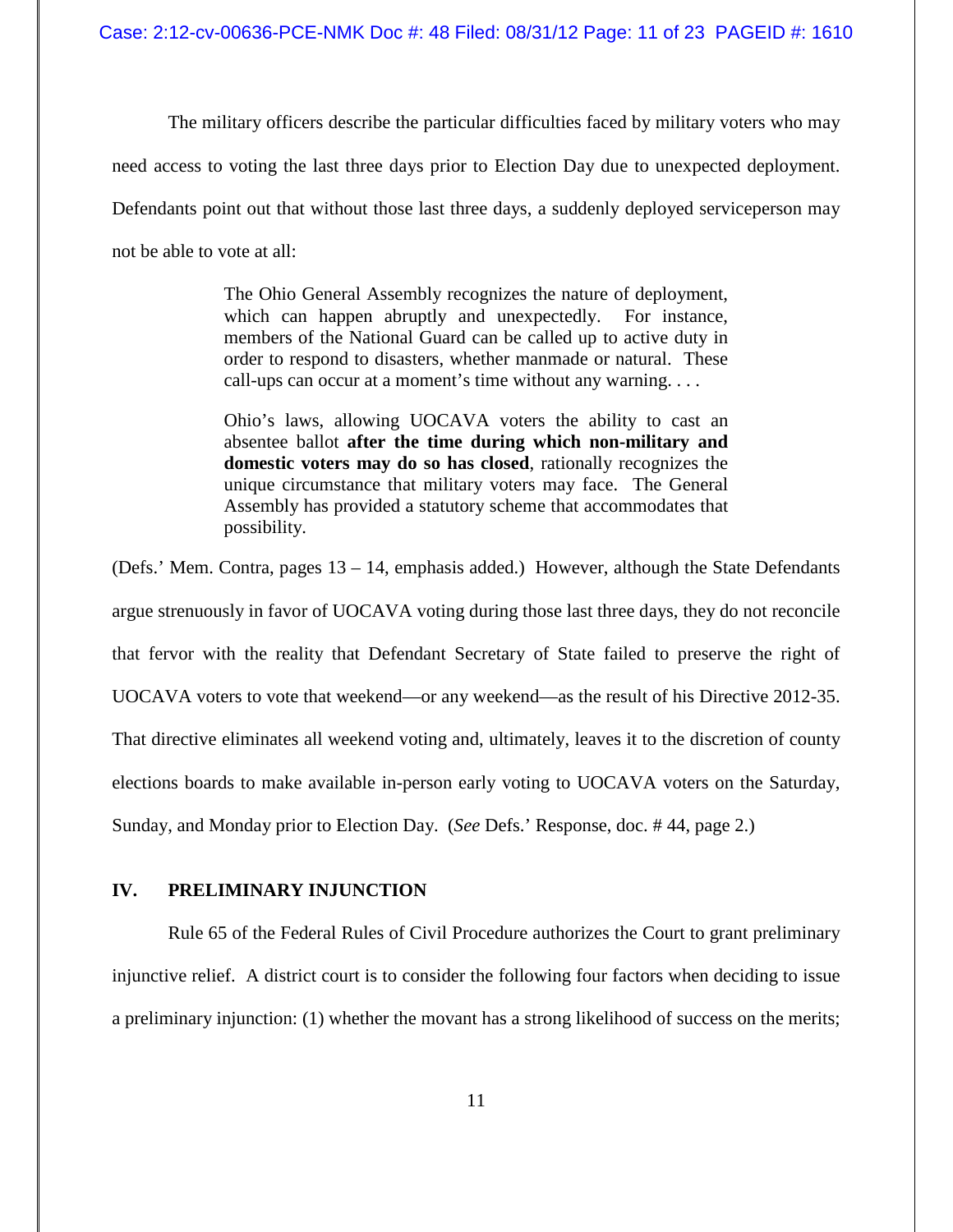(2) whether the movant would suffer irreparable injury without the injunction; (3) whether issuance of the injunction would cause substantial harm to others; and (4) whether the public interest would be served by the issuance of the injunction. *See Hunter v. Hamilton County Bd. of Elections*, 635 F.3d 219, 233 (6th Cir. 2011); *Certified Restoration Dry Cleaning Network, LLC v. Tenke Corp.*, 511 F.3d 535, 542 (6th Cir. 2007). "[T]he four considerations applicable to preliminary injunctions are factors to be balanced and not prerequisites that must be satisfied." *In re Eagle-Picher Industries, Inc.*, 963 F.2d 855, 859 (6th Cir. 1992) (citation omitted). "These factors simply guide the discretion of the court; they are not meant to be rigid and unbending requirements." *Id.* at 859.

## **A.** *Likelihood of Success on the Merits*

The right to vote is a fundamental right, "preservative of all rights." *Yick Wo v. Hopkins*, 118 U.S. 356, 370 (1886). The United States Supreme Court has reiterated time and again the particular importance of treating voters equally, from *Gray v. Sanders*, 372 U.S. 368 (1964)—"The idea that every voter is equal to every other voter in his State, when he casts his ballot in favor of one of several competing candidates, underlies many of our decisions"—to *Dunn v. Blumstein*, 405 U.S. 330, 336 (1972)—"A citizen has a constitutionally protected right to participate in elections on an equal basis with other citizens in the jurisdiction"—to *Bush v. Gore*:

> The right to vote is protected in more than the initial allocation of the franchise. Equal protection applies as well to the manner of its exercise. **Having once granted the right to vote on equal terms, the State may not, by later arbitrary and disparate treatment, value one person's vote over that of another.** It must be remembered that the right of suffrage can be denied by a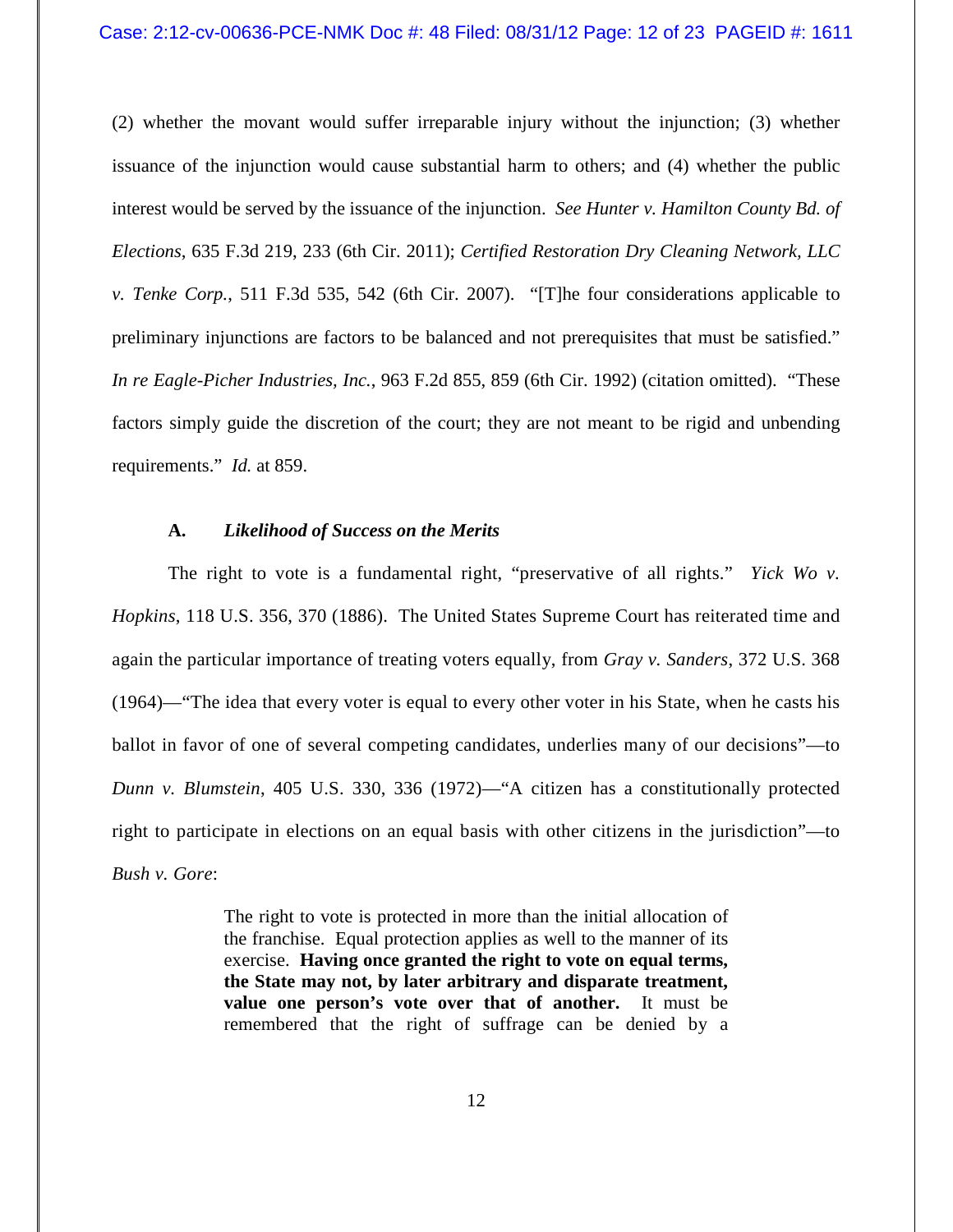debasement or dilution of the weight of a citizen's vote just as effectively as by wholly prohibiting the free exercise of the franchise.

531 U.S. 98, 104-05 (2000) (internal citations and quotations omitted) (emphasis added). Consistent with the admonition against devaluing or "debas[ing] the weight of a citizen's vote," the Sixth Circuit has applied the *Bush/Gore* analysis and Supreme Court precedent to elections cases in recent years. *League of Women Voters of Ohio v. Brunner*, 548 F.3d 463, 477 (6th Cir. 2008) (noting that "[a]lthough *Bush* was necessarily limited to [its] present circumstances, district courts have found its analysis applicable in challenges to voting systems.") (internal citation and quotation marks omitted). Similarly, in *Hunter v. Hamilton County Bd. of Elections*, the Sixth Circuit was guided in their analysis "by the important requirement that state actions in election processes must not result in arbitrary and disparate treatment of votes." 635 F.3d 219, 234 (6th Cir. 2011) (quoting *Bush/Gore*, 531 U.S. at 105) (internal citation and quotation marks omitted). Of course, *Hunter* involved the actual counting of votes—as did *Bush v. Gore*—but *League of Women* concerned a plethora of problems Ohio voters faced when attempting to cast their votes. All of these cases—and their precedents—rely on the principle that voters cannot be restricted or treated in different ways without substantial justification from the state.

Courts employ the *Anderson* "balancing approach" when they are confronted with a constitutional challenge to a state's restriction on voting. *Anderson v. Celebrezze*, 460 U.S. 780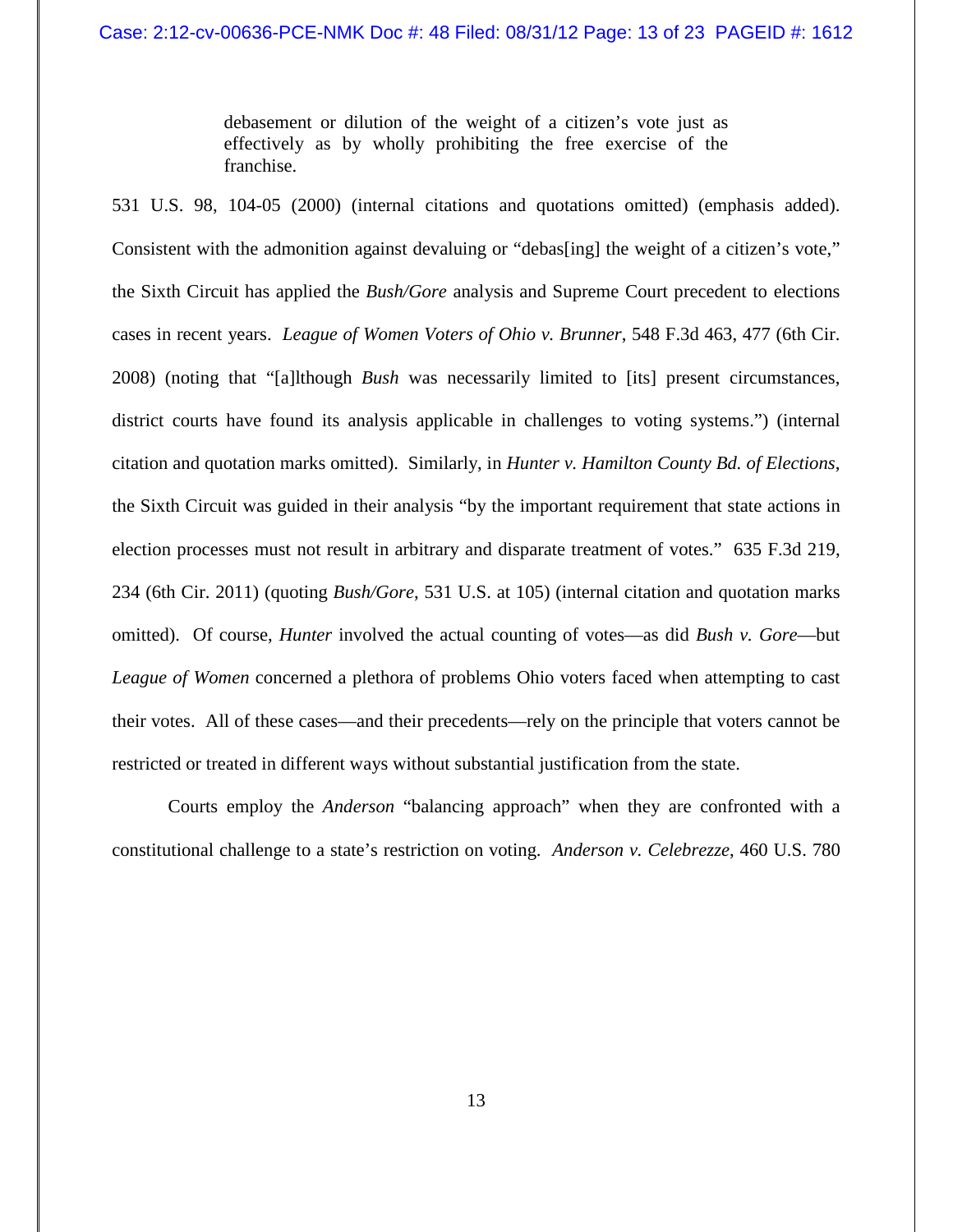(1983); *Burdick v. Takushi*, 504 U.S. 428 (1992). 9 More recently, the Supreme Court highlighted the applicability of the *Anderson* approach and its "requirement that a court evaluating a constitutional challenge to an election regulation weigh the asserted injury to the right to vote against the precise interests put forward by the State as justifications for the burden imposed by its rule." *Crawford v. Marion County Election Bd.*, 553 U.S. 181, 189 (2008) (internal citation and quotation marks omitted). The *Crawford* Court noted that "evenhanded restrictions that protect the integrity and reliability of the electoral process itself are not invidious[,]" *id.* (citing to *Harper v. Virginia Bd. of Elections*, 383 U.S. 663 (1966)), but it cautioned that "[h]owever slight that burden may appear, as *Harper* demonstrates, it must be justified by relevant and legitimate state interests sufficiently weighty to justify the limitation." *Id.* at 191 (quoting *Norman v. Reed*, 502 U.S. 279, 288–89 (1992) (internal quotation marks omitted)).

Therefore, to determine at this stage whether Plaintiffs are likely to succeed on the merits of their constitutional claim, this Court must balance the injury to Plaintiffs' voting rights against

 $\overline{a}$ 

<sup>&</sup>lt;sup>9</sup> This Court notes that Defendants have relied on the traditional "rational basis test" to argue that the statute at issue is constitutional. (*See* Defs.' Mem. Contra, doc. # 9, pages 9-13; Def/Intervenors' Mem. In Opp., doc. # 8-1, pages 7-10; Defs.' Response, doc. # 44, page 4.) Defendants assert that "[t]he only question is whether the challenged legislative scheme treats similarly situated individuals differently without any rational basis." (Response, doc. # 44, page 4, citing to *Bench Billboard Co. v. City of Cincinnati*, 675 F.3d 974 (6th Cir. 2012) (challenging a city ordinance regulating advertising) and *Cleburne v. Cleburne Living Center, Inc.*, 473 U.S. 432 (1985) (challenging the validity of a zoning ordinance excluding homes for mentally retarded). Consequently, they ignore the *Anderson* balancing test. Defendant/Intervenors do apply the *Anderson* test, *see* pages 16-17, although they characterize its application as a way to "avoid" the rational basis test, *see* page 16.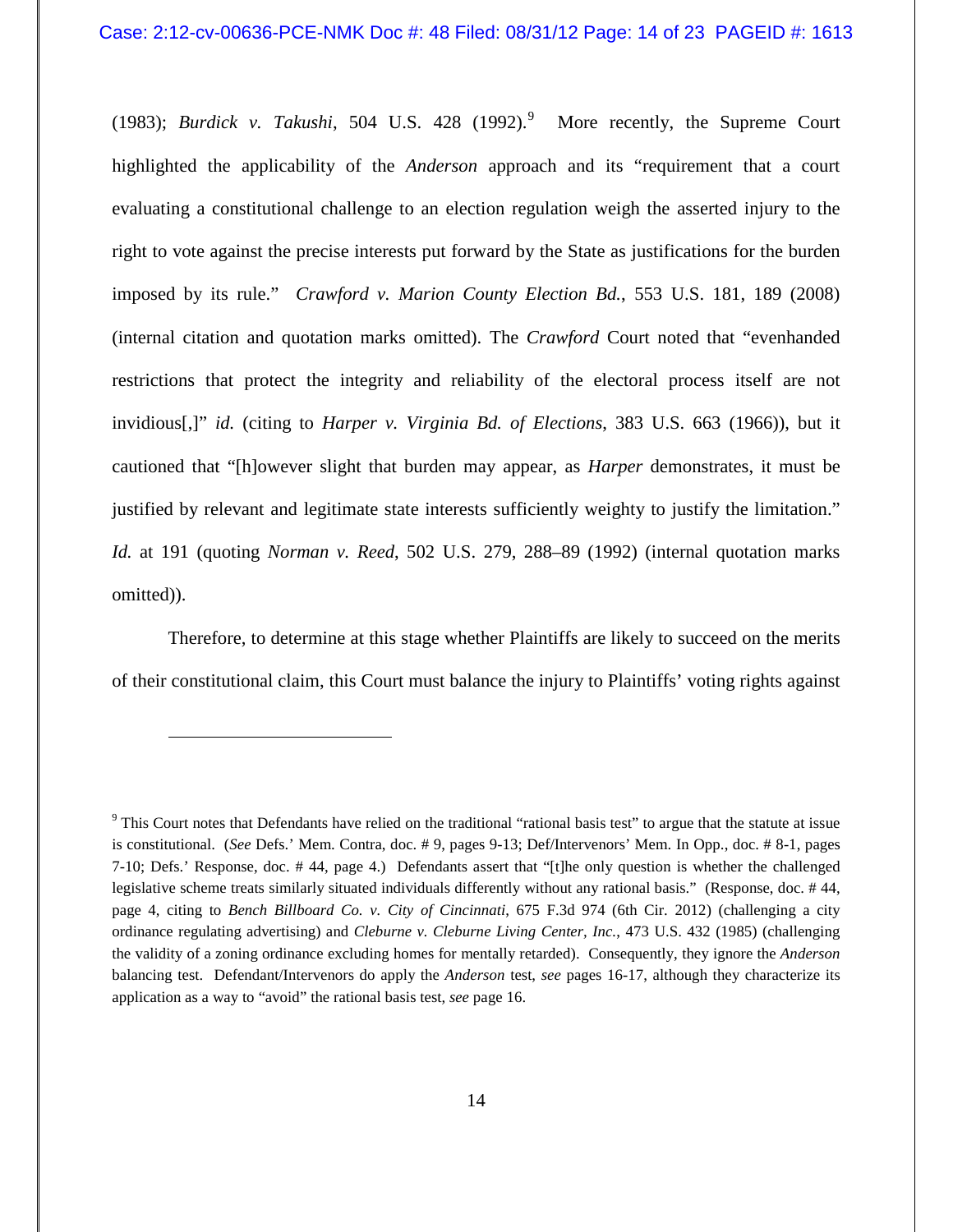the precise interests put forward by the State Defendants, mindful of the Court's caution that even where a burden may be slight, the State's interests must be weighty.

## **1. Plaintiffs' right to vote is burdened.**

According to Plaintiffs, their right to vote is unreasonably and arbitrarily burdened by ORC § 3509.03's deadline and, by extension, the Secretary of State's accompanying interpretation in Directive 2012-35. In 2005, in the wake of the 2004 election, all registered voters in Ohio could vote in person the 35 days prior to Election Day. Now, all weekend voting is eliminated for all Ohio voters, except for UOCAVA voters, who may or may not be able to vote those days depending on the county in which they live. The burden on Plaintiffs—and their members and supporters—is particularly high, they argue, because their constituency represents a large percentage of those who voted in person in the last three days before Election Day. Plaintiffs offer statistical support for these contentions, *i.e.*, studies that indicate that minority and working class voters will be disproportionately affected by the restrictions on in-person early voting. (*See* statistical overview, pages 8-9, *supra*.) Defendants do not dispute these studies nor offer any statistics to counter the argument.

Instead, Defendants argue that the burden is slight and, at any rate, it is the result of the State's need to alleviate the burden on elections boards caused by in-person early voting. Non-UOCAVA voters have 23 days in which to cast an in-person early vote, and due to Defendant Secretary of State's Directive, all of that voting will occur at boards of elections operating under an exact weekday schedule. Further, Defendants argue, Plaintiffs' claim relates to absentee voting, which is not a fundamental right and, therefore, any restriction arising out of reasonable State interests—such as alleviating the burden on elections boards—is not a constitutional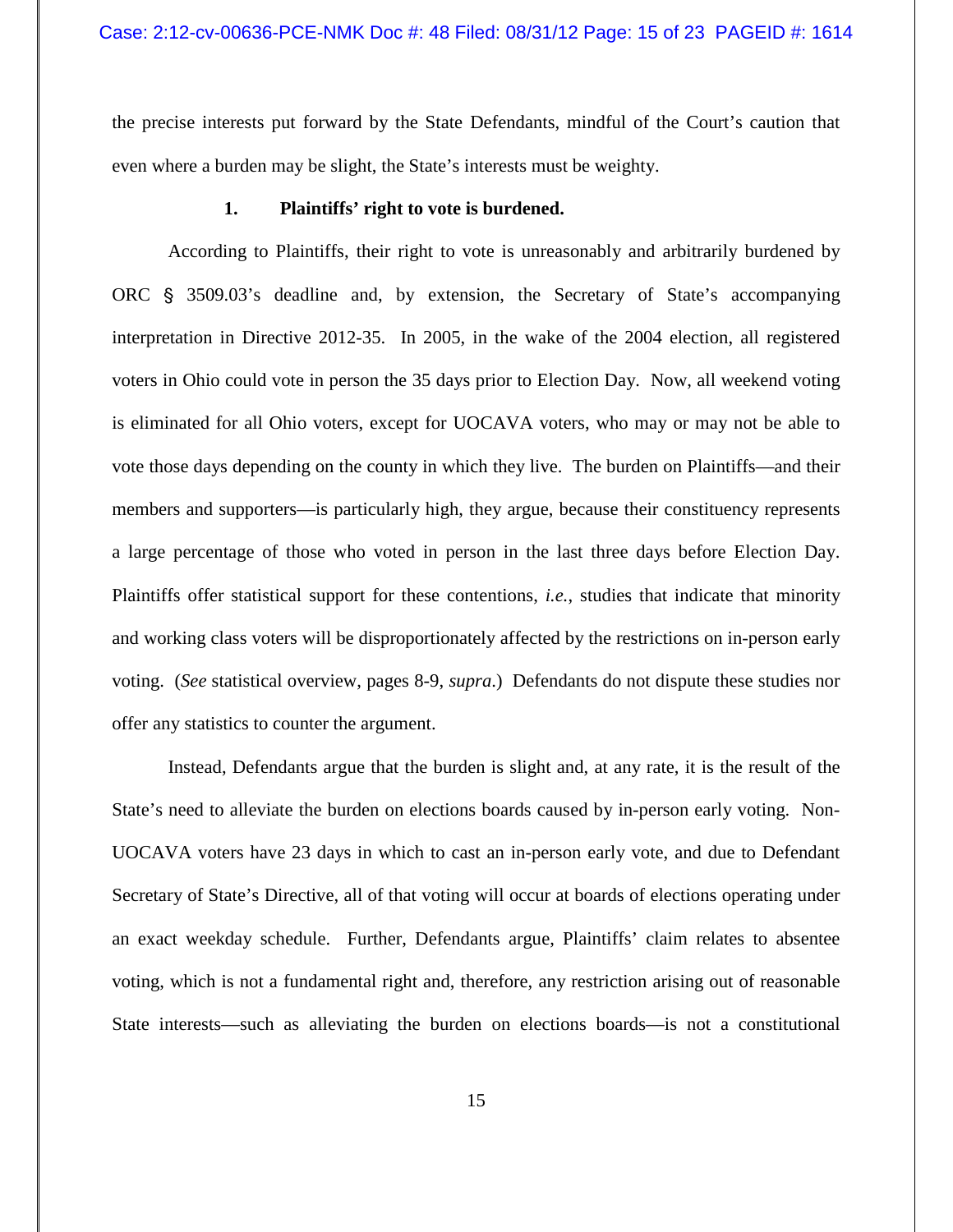violation. Anyway, Defendants assert, Ohio voters can just mail in their absentee ballots or vote on Election Day.

As a matter of law, this Court finds that Plaintiffs have a constitutionally protected right to participate in the 2012 election—and all elections—on an equal basis with all Ohio voters, including UOCAVA voters. *See Dunn v. Blumstein*, 405 U.S. 330, 336 (1972); *Bush v. Gore*, 531 U.S. 98, 104-05 (2000). Here, the State had granted the right to in-person early voting to all Ohio voters, in ORC § 3509.03 *prior* to HB 194. In 2008, thousands of Ohio voters cast their votes in person in the three days prior to Election Day. Then, the State retracted that right, imposing a 6 p.m. Friday deadline. This Court finds that "in-person early voting" is a voting term that *had* included the right to vote in person through the Monday before Election Day, and, now, thousands of voters who would have voted during those three days will not be able to exercise their right to cast a vote in person. Plaintiffs submit statistical studies to support their assertion that low-income and minority voters are disproportionately affected by the elimination of those voting days. Therefore, the injury to Plaintiffs is significant and weighs heavily in their favor.

## **2. The State fails to substantiate its precise interests to justify the burden to Plaintiffs' right to vote.**

Defendants do not counter Plaintiffs' assertion that restricting in-person early voting significantly impacts thousands of Ohio voters or that it impacts certain segments of the population more than others. Instead, Defendants argue first that the State's action is justified to address the needs of Ohio elections boards as they prepare for Election Day, and, secondly, that the State is justified in severing the electorate into two groups—UOCAVA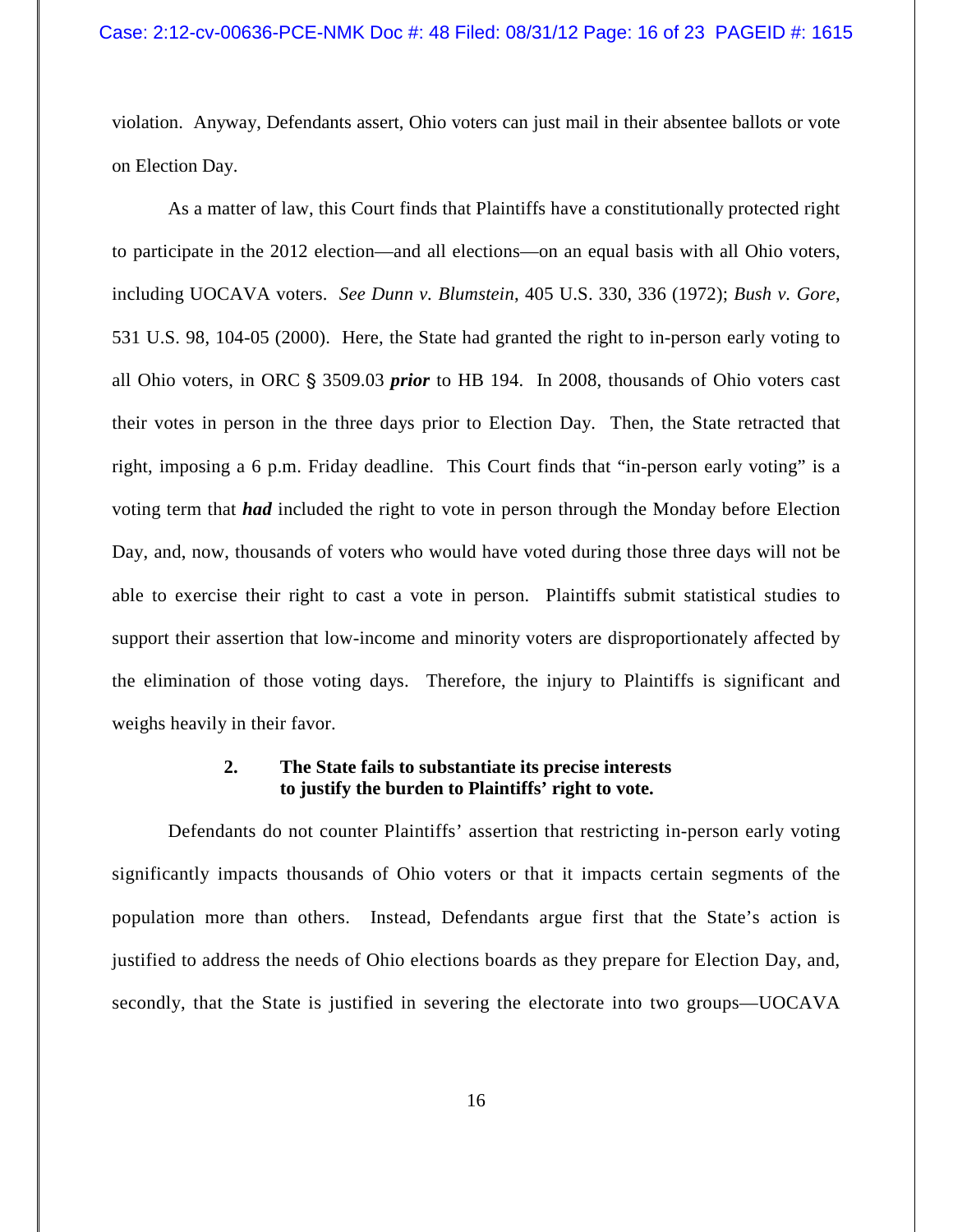### Case: 2:12-cv-00636-PCE-NMK Doc #: 48 Filed: 08/31/12 Page: 17 of 23 PAGEID #: 1616

and non-UOCAVA—to serve the particular needs of the military and, albeit to a lesser extent, overseas voters.

Defendants offer little in support of their claim that Ohio elections boards cannot simultaneously accommodate in-person early voting and pre-Election Day preparations during the three days prior to Election Day. Defendants present the declaration of Matthew Damschroder, Deputy Assistant Secretary of State. (Defs. Exh. 8, doc. #35-8,  $\P\P$  1 26, 27.) Mr. Damschroder describes the myriad duties required of elections boards and poll workers, from displaying a precinct map and collecting supplies to preparing the official list of registered voters which contain "notations of those voters who have already requested an absentee ballot by mail or in person in order to prevent an absentee voter from also casting a regular ballot on Election Day" pursuant to ORC § 3509.06(D). (Defs.' Memo. Contra, pages 17 – 18; *see also* Declaration of Matthew M. Damschroder, Defs. Exh. 8,  $\P\P$  26, 27.)

Offering a different point of view, however, is the County of Cuyahoga, Ohio, which states that it has a great interest in providing in-person early voting to its constituents the weekend before Election Day.

> [ ]The County has a substantial interest in early voting and the outcome of this litigation. Cuyahoga County is Ohio's largest county. The County's citizens experienced substantial problems and long lines trying to exercise their constitutional right to vote during the 2004 general election. Indeed, the long lines and voting problems experienced by Cuyahoga County's citizens were a primary drive behind Ohio's introduction of early voting.

> [ ]Cuyahoga County provides budgetary funding to the Cuyahoga County Board of Elections. Since early voting came to Ohio in 2006, the County has taken all necessary measures and budgeted for early voting, including the last three days before the election, to protect its citizens' right to exercise their constitutional right to vote.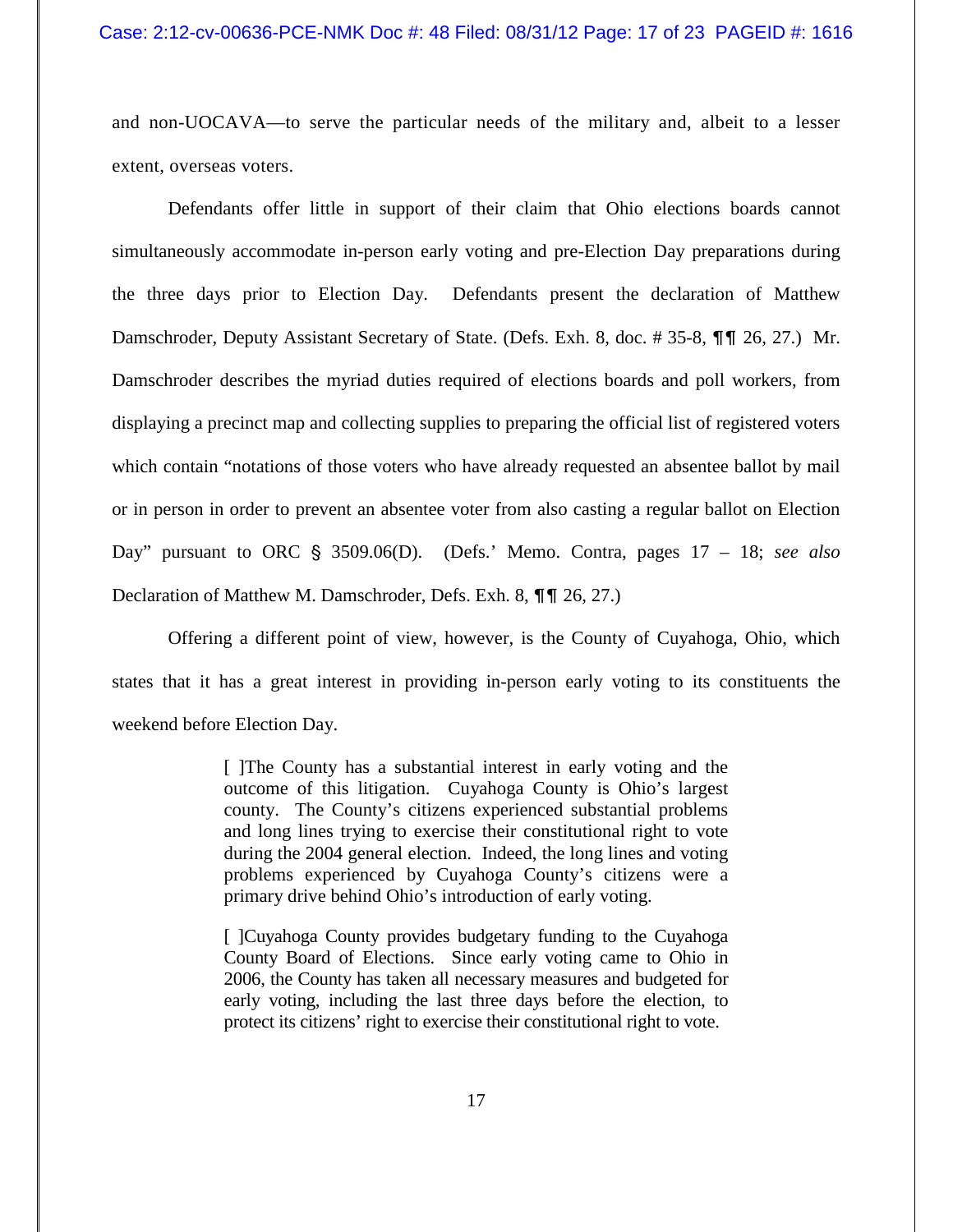(Amicus Brief, Cuyahoga County,  $\P\P$  2 and 3.) Although it can speak only for itself, Cuyahoga County challenges Defendants' justification that all boards of elections are too burdened with work and budget concerns to provide equal in-person voting for *all* voters. At a minimum, Cuyahoga County raises the question of how great a burden each county can or will bear. There is insufficient evidence before the Court to make that determination, but the question remains. This justification is at best neutral.

At first glance, Defendants' second justification for severing the electorate into two classes appears to weigh heavily in favor of Defendants. Military voters have almost no control over their schedules, particularly in times of sudden deployment, as detailed by the declarations of two career military officers. (Defs. Exh. 7, Dec. of Colonel Duncan D. Aukland, and Defs. Exh. 9, Dec. of Captain Robert H. Carey, Jr.) Defendants have consistently argued that UOCAVA voters are excluded from the State's withdrawal of three extra days of in-person voting because *without those three days, UOCAVA voters may not be able to vote at all*:

> The Ohio General Assembly recognizes the nature of deployment, which can happen abruptly and unexpectedly. For instance, members of the National Guard can be called up to active duty in order to respond to disasters, whether manmade or natural. These call-ups can occur at a moment's time without any warning. . . .

> Ohio's laws, allowing UOCAVA voters the ability to cast an absentee ballot after the time during which non-military and domestic voters may do so has closed, rationally recognizes the unique circumstance that military voters may face. **The General Assembly has provided a statutory scheme that accommodates that possibility.**

(Defs.' Mem. Contra, pages 13 – 14, emphasis added.)

Notably, though, the "statutory scheme" described by Defendants does *not* guarantee that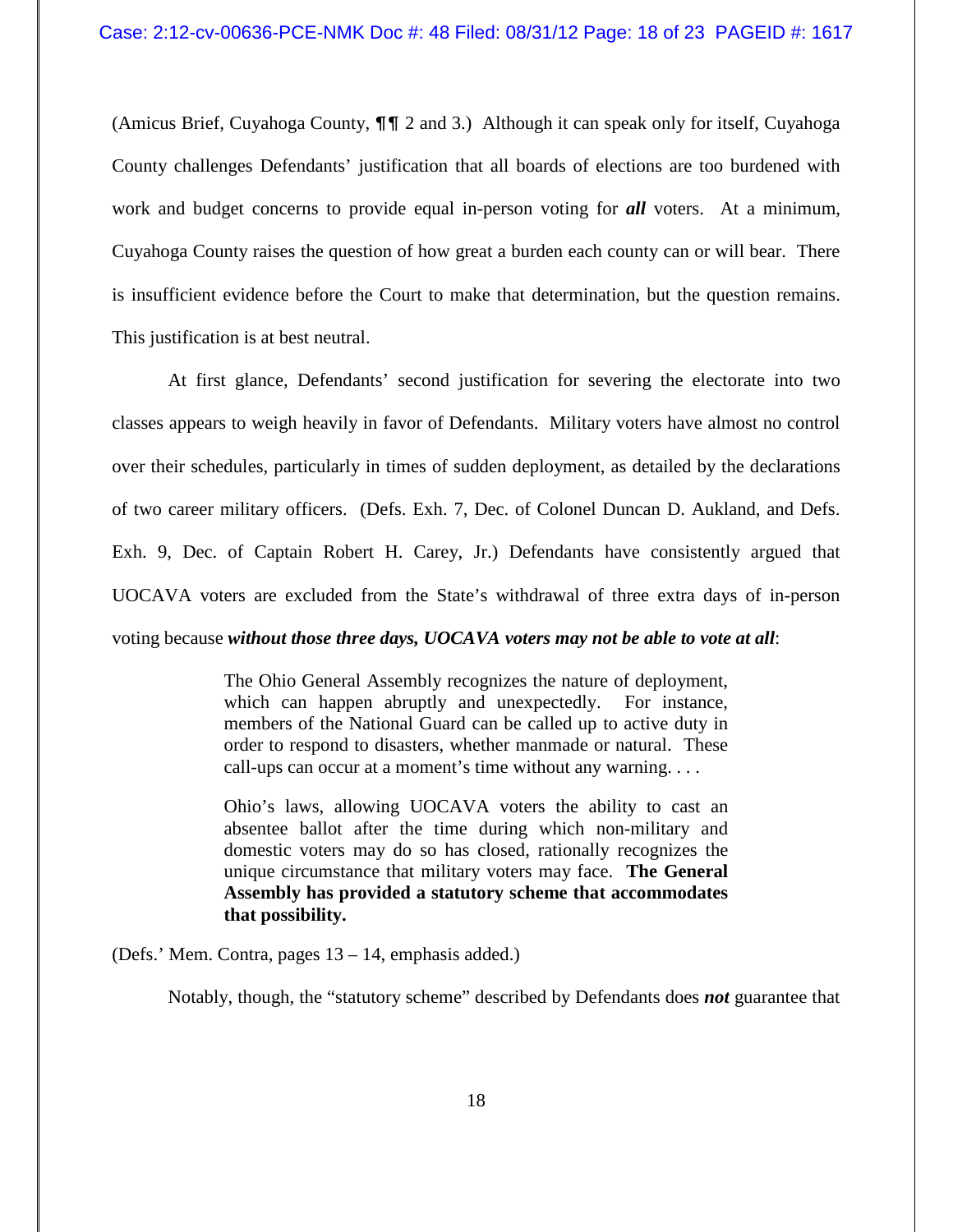UOCAVA voters will be able to vote in the last three days prior to Election Day—even those suddenly deployed. Why? Because the Secretary of State's Directive, which carefully sets forth non-UOCAVA in-person voting times, permits local election boards to determine their hours for the last weekend before Election Day. Defendants emphasize that whether a service member or overseas voter—can actually vote during those three days is up to each county elections board.

> **Whether to be open those three days for in-person absentee voting by UOCAVA voters remains in the discretion of the individual county boards of election** or, as Plaintiffs recognize, the Secretary exercises his authority to issue a future directive. **In the past, when election boards could choose to be open those three days for in-person absentee voting by any qualified voter, many were not open the entire period.** In 2008, six of Ohio's 88 counties chose not to offer any in-person absentee voting on the Saturday prior to Election Day, **nearly all chose not to do so on that Sunday**, and all were open during their regular weekday business hours on that Monday. *See* Doc. 35, Exhibit 8,  $\P$  26. In 2010, when fewer voters were expected, fourteen counties chose not to offer any in-person absentee voting on that Saturday, nearly all chose not to do so on that Sunday, and all were open on that Monday. *Id.* 27.

(Response, page 2, emphasis added.) In sum, Defendants' justification for excepting UOCAVA voters from the 6 p.m. Friday deadline—that the military *requires* this extra voting opportunity—is completely eviscerated, county by county. In fact, according to Defendants, military voters can expect *not* to be able to vote the Saturday and Sunday before Election Day, if history is any guide.

# **3. The State's interests are insufficient to justify the burden to Plaintiffs.**

The *Anderson* Court instructs reviewing courts to test "the legitimacy and strength" of each interest put forward by the State and to "consider the extent to which those interests make it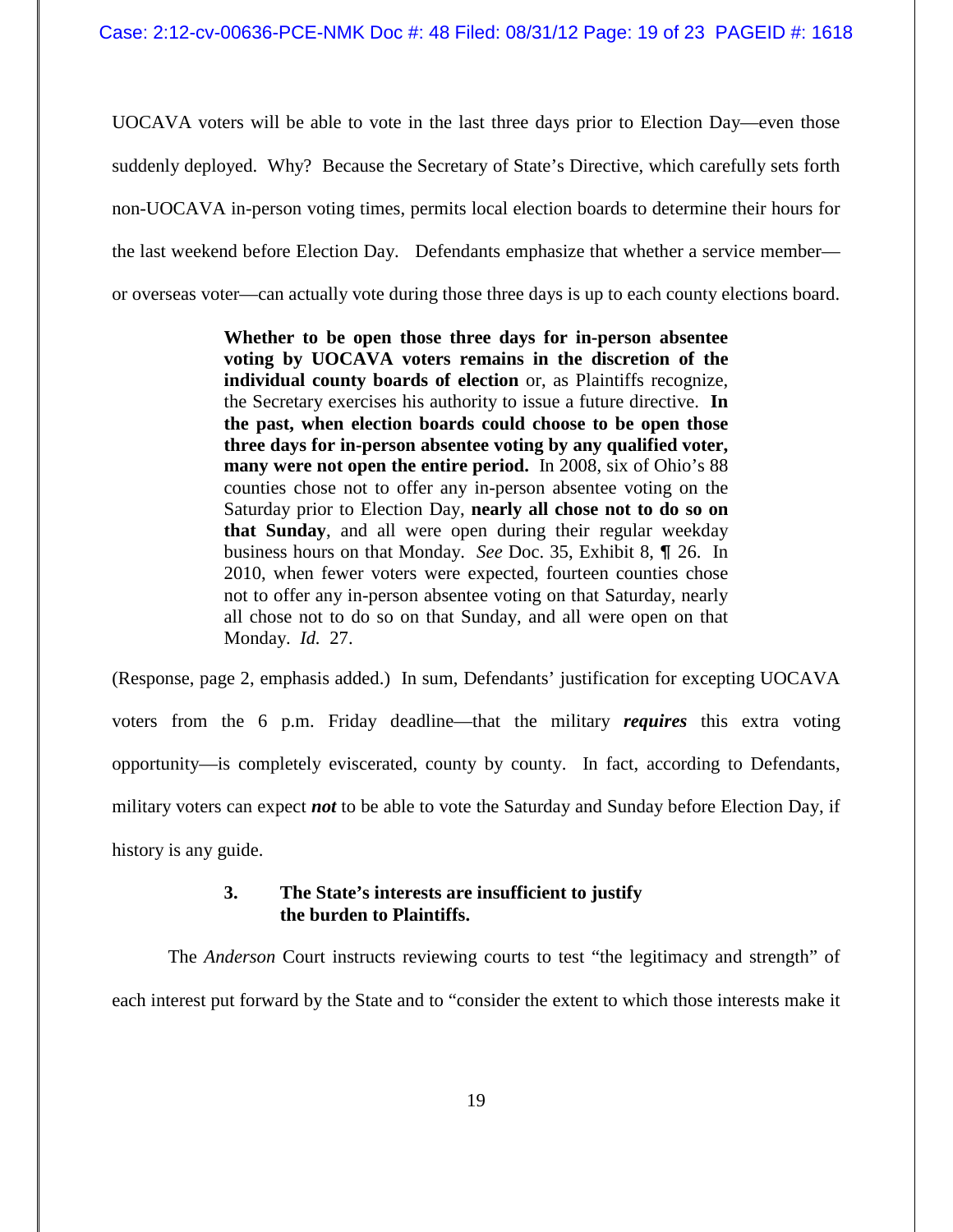### Case: 2:12-cv-00636-PCE-NMK Doc #: 48 Filed: 08/31/12 Page: 20 of 23 PAGEID #: 1619

necessary to burden the plaintiff's rights." 460 U.S. at 789. Here, the strength of the State's interest in carving out an exception for UOCAVA voters is hardly Herculean, as protection of that interest has been left, deliberately, to each county board's discretion. The Secretary of State emphasized the importance of "level[ing] the playing field" insofar as non-UOCAVA voting access was concerned, but he was silent regarding the three days prior to Election Day for UOCAVA voters. He could have required all boards of election to be open Saturday, Sunday and Monday for UOCAVA voters, but he did not. "Whether to be open those three days for inperson absentee voting by UOCAVA voters **remains in the discretion of the individual county boards of elections**" or the Secretary of State in the form of future directive. (Defs.' Response, page 2.) This Court reads the Secretary's silence to underscore that the protection of the three additional days of in-person early voting to UOCAVA voters is not a strong state interest.

From the onset of this litigation, Defendants have pointed to special concerns for the military—concerns all parties share—and the military's need to maintain additional access to inperson early voting. But for UOCAVA voters, what is left is, potentially, one day: Monday. Defendants have presented no evidence to sustain the inference that in-person early voting on Monday—one day—will burden county boards of elections to the extent that the injury to Plaintiffs is justified. Moreover, Defendants undercut the virtue of their support of military voters by failing to protect any significant measure of UOCAVA voting. Unless a serviceperson is "suddenly deployed" at exactly the right time—enabling in-person voting on Monday—he or she will likely be unable to vote, depending on the local elections board's "discretion." That the State cannot justify its interest in foreclosing Ohio voters for one day emphasizes the arbitrary nature of its action.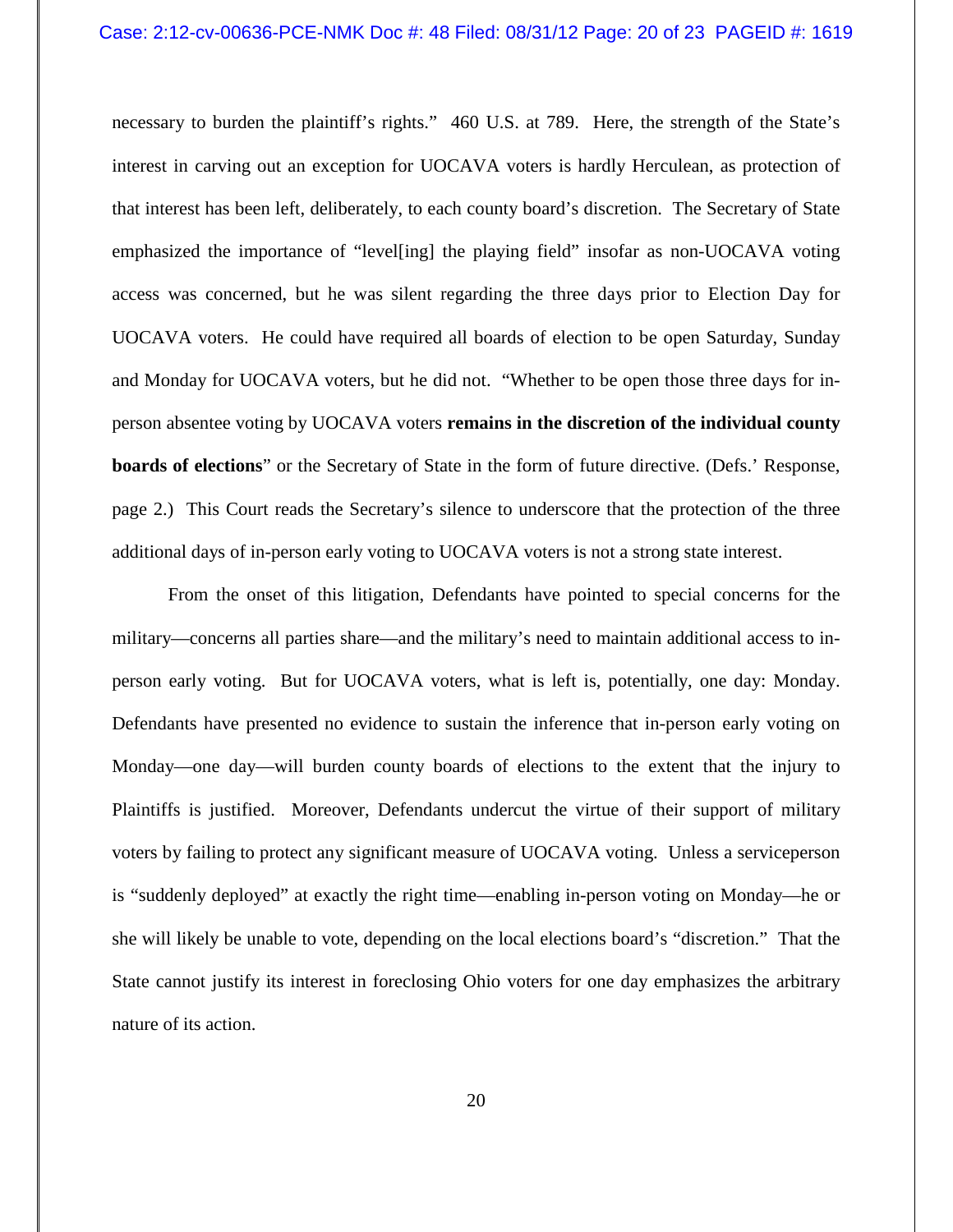Finally, this Court notes that restoring in-person early voting to all Ohio voters through the Monday before Election Day does not deprive UOCAVA voters from early voting. Instead, and more importantly, it places all Ohio voters on equal standing. The only hindrance to UOCAVA early voting is the Secretary of State's failure to set uniform hours at elections boards during the last three days before Election Day.

On balance, the right of Ohio voters to vote in person during the last three days prior to Election Day—a right previously conferred to all voters by the State—outweighs the State's interest in setting the 6 p.m. Friday deadline. The burden on Ohio voters' right to participate in the national and statewide election is great, as evidenced by the statistical analysis offered by Plaintiffs and not disputed by Defendants. Moreover, the State fails to articulate a precise, compelling interest in establishing the 6 p.m. Friday deadline as applied to non-UOCAVA voters and has failed to evidence any commitment to the "exception" it rhetorically extended to UOCAVA voters. Therefore, the State's interests are insufficiently weighty to justify the injury to Plaintiffs. *See Anderson v. Celebrezze*, 460 U.S. 780, 798 (1983).

The issue here is *not* the right to absentee voting, which, as the Supreme Court has already clarified, is not a "fundamental right." *McDonald v. Bd. of Election Commissioners*, 394 U.S. 802, 807 (1969). The issue presented is the State's redefinition of in-person early voting and the resultant restriction of the right of Ohio voters to cast their votes **in person** through the Monday before Election Day. This Court stresses that where the State has authorized in-person early voting through the Monday before Election Day for all voters, **"the State may not, by later arbitrary and disparate treatment, value one person's vote over that of another."** *Bush v. Gore*, 531 U.S. 98, 104-05 (2000). Here, that is precisely what the State has done.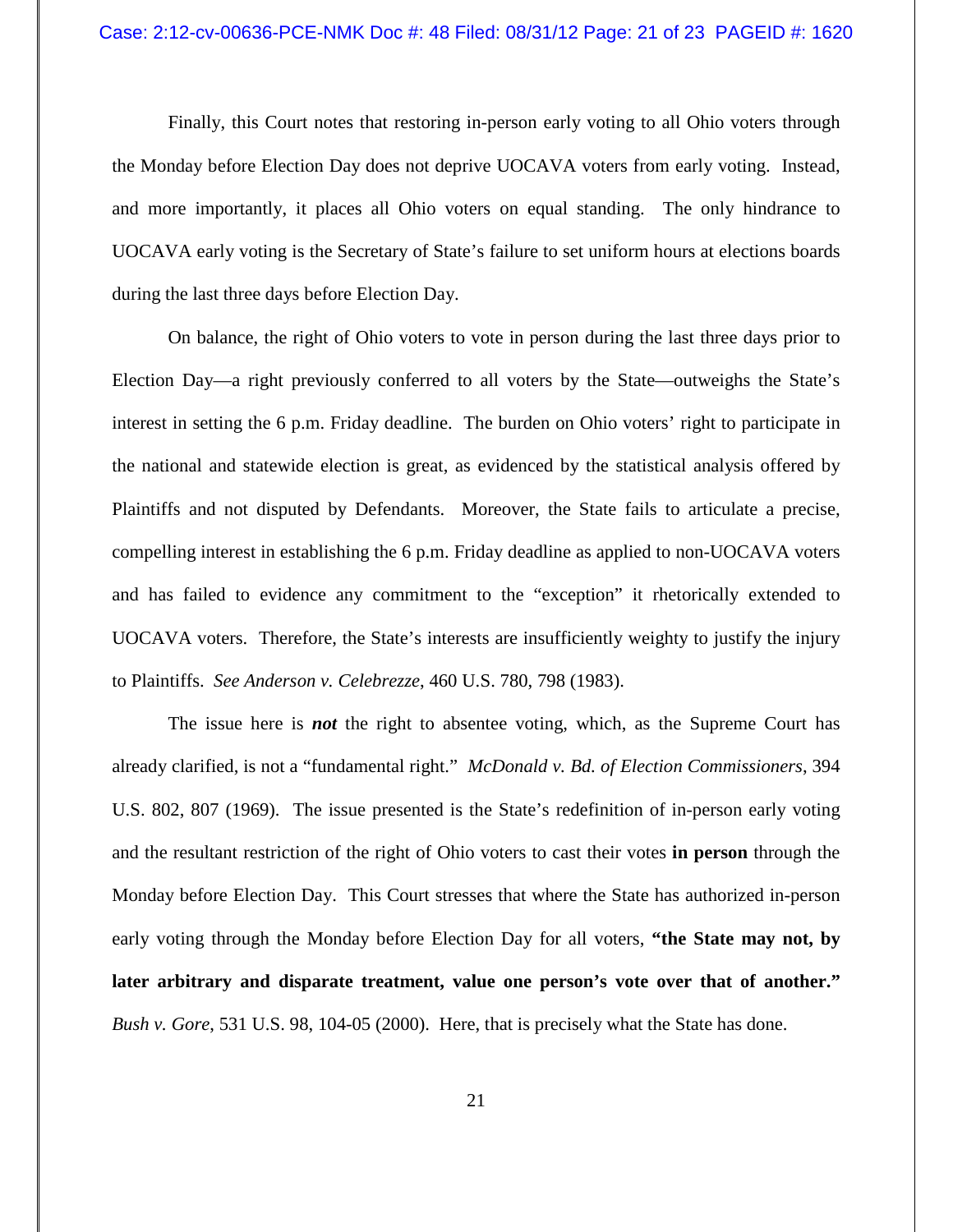## Case: 2:12-cv-00636-PCE-NMK Doc #: 48 Filed: 08/31/12 Page: 22 of 23 PAGEID #: 1621

As a result of the foregoing, this Court finds that Plaintiffs are likely to succeed on the merits of their claim.

## **B.** *Remaining Factors*

Plaintiffs will suffer irreparable injury if in-person early voting is not restored the last three days before Election Day, and there is no definitive evidence before the Court that elections boards will be tremendously burdened. Certainly, the public interest is served by restoring inperson early voting to all Ohio voters. "Our form of representative democracy is premised on the concept that every individual is entitled to vote on equal terms, and each individual's vote carries the same value as every other vote." *Doe v. Walker*, 746 F.Supp.2d 667, 682 (D. Maryland, 2010) (citing *Baker v. Carr*, 369 U.S. 186 (1962)). Restoring in-person early voting to all Ohio voters through the Monday before Election Day returns to voters the same opportunity to vote as previously conferred under Ohio law.

## **V. CONCLUSION**

For the reasons discussed above, this Court hereby **GRANTS** Plaintiffs Obama for America, Democratic National Party, and Ohio Democratic Party's Motion for Preliminary Injunction. (Doc. # 2.) The Court **DECLARES:**

That Ohio Revised Code  $\S$  3509.03 is unconstitutional to the extent it changes the deadline for in-person early voting *from* the close of business on the day before Election Day *to* 6 p.m. on the Friday before Election Day; *and*